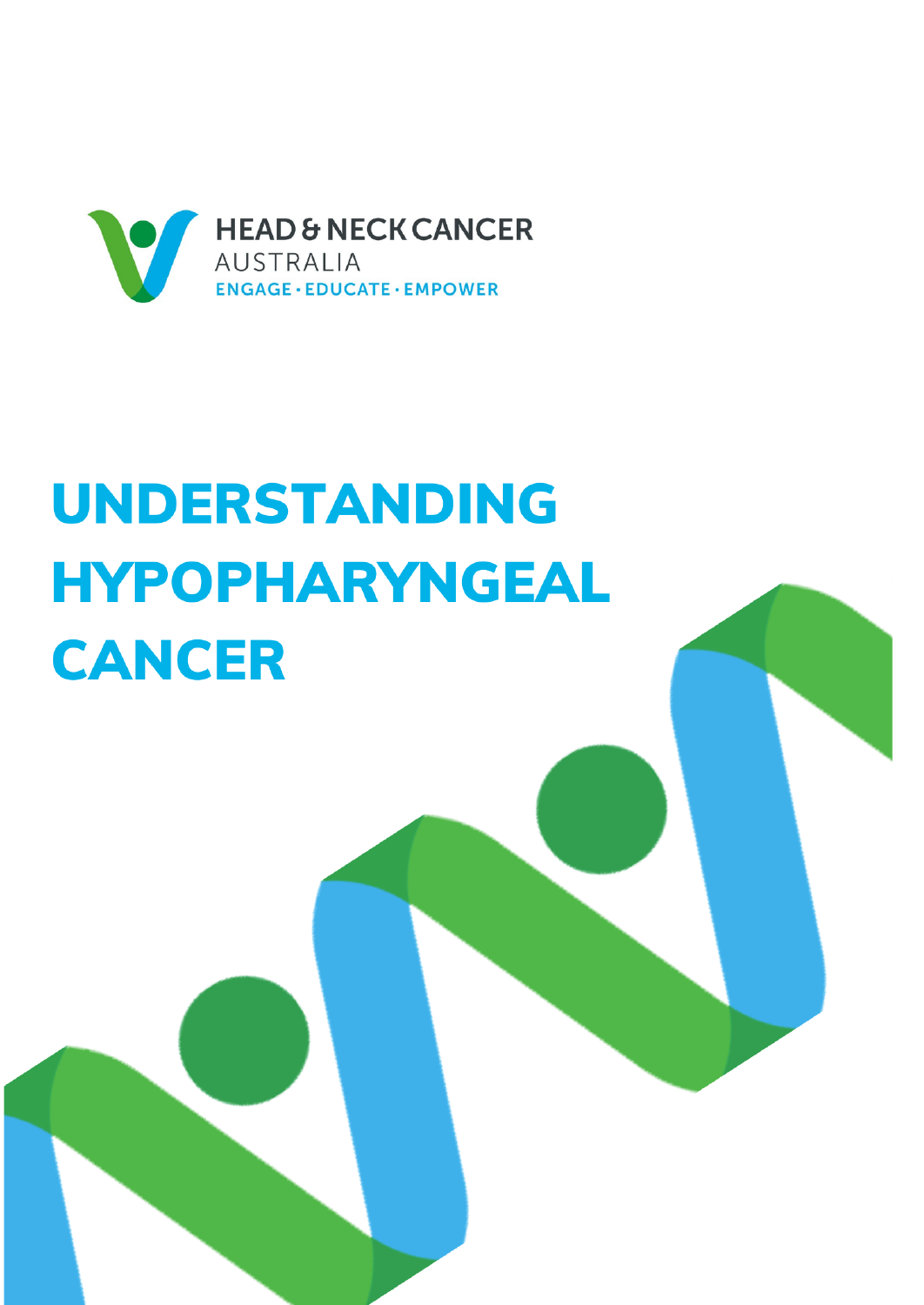

### **CONTENTS**

| WHAT IS THE HYPOPHARYNX?                                                                                                                                                                                                                                                                                                                                                      | 3                                            |
|-------------------------------------------------------------------------------------------------------------------------------------------------------------------------------------------------------------------------------------------------------------------------------------------------------------------------------------------------------------------------------|----------------------------------------------|
| WHAT DOES THE HYPOPHARYNX DO?                                                                                                                                                                                                                                                                                                                                                 | 4                                            |
| WHAT IS HYPOPHARYNGEAL CANCER?                                                                                                                                                                                                                                                                                                                                                | 4                                            |
| WHAT CAUSES HYPOPHARYNGEAL CANCER?                                                                                                                                                                                                                                                                                                                                            | $\overline{4}$                               |
| WHAT ARE THE SIGNS AND SYMPTOMS OF HYPOPHARYNGEAL CANCER?                                                                                                                                                                                                                                                                                                                     | 5                                            |
| HOW IS HYPOPHARYNGFAL CANCER DIAGNOSED?                                                                                                                                                                                                                                                                                                                                       | 6                                            |
| THE CANCER CARE TEAM                                                                                                                                                                                                                                                                                                                                                          | $\overline{7}$                               |
| WHAT IS STAGING?<br>The TNM system                                                                                                                                                                                                                                                                                                                                            | 9<br>9                                       |
| <b>WHAT IS GRADING?</b>                                                                                                                                                                                                                                                                                                                                                       | 10                                           |
| TREATMENT OPTIONS FOR HYPOPHARYNGFAL CANCER                                                                                                                                                                                                                                                                                                                                   | 10                                           |
| <b>SURGERY</b><br>HOW CAN I PREPARE FOR SURGERY?<br><b>SURGICAL PROCEDURES</b><br>SIDE EFFECTS OF SURGERY                                                                                                                                                                                                                                                                     | 11<br>11<br>11<br>12                         |
| <b>RADIATION THERAPY</b><br>HOW DO I PREPARE FOR RADIATION THERAPY?<br>SIDE EFFECTS OF RADIATION THERAPY                                                                                                                                                                                                                                                                      | 13<br>14<br>15                               |
| <b>CHEMOTHERAPY</b><br>Side effects                                                                                                                                                                                                                                                                                                                                           | 17<br>18                                     |
| SUPPORTIVE CARE DURING TREATMENT<br>DIET AND NUTRITION AND ROLE OF YOUR DIETITIAN<br>WHAT CAN I DO TO KEEP MY FOOD INTAKE UP?<br>WHERE CAN I FIND SUPPORT?<br>SPEECH, VOICE AND SWALLOWING, AND THE ROLE OF YOUR SPEECH PATHOLOGIST<br>TEETH AND MOUTH CARE AND ROLE OF YOUR DENTIST<br>WHAT CAN I DO TO KEEP MY TEETH AND MOUTH HEALTHY?<br><b>WHERE CAN I FIND SUPPORT?</b> | 19<br>19<br>19<br>20<br>20<br>21<br>22<br>22 |
| <b>FOLLOW-UP CARE</b><br><b>IMPORTANCE OF ONGOING DENTAL CARE</b><br>MENTAL HEALTH FOR PEOPLE WITH CANCER                                                                                                                                                                                                                                                                     | 23<br>23<br>23                               |
| QUESTIONS TO ASK YOUR CANCER CARE TEAM                                                                                                                                                                                                                                                                                                                                        | 24                                           |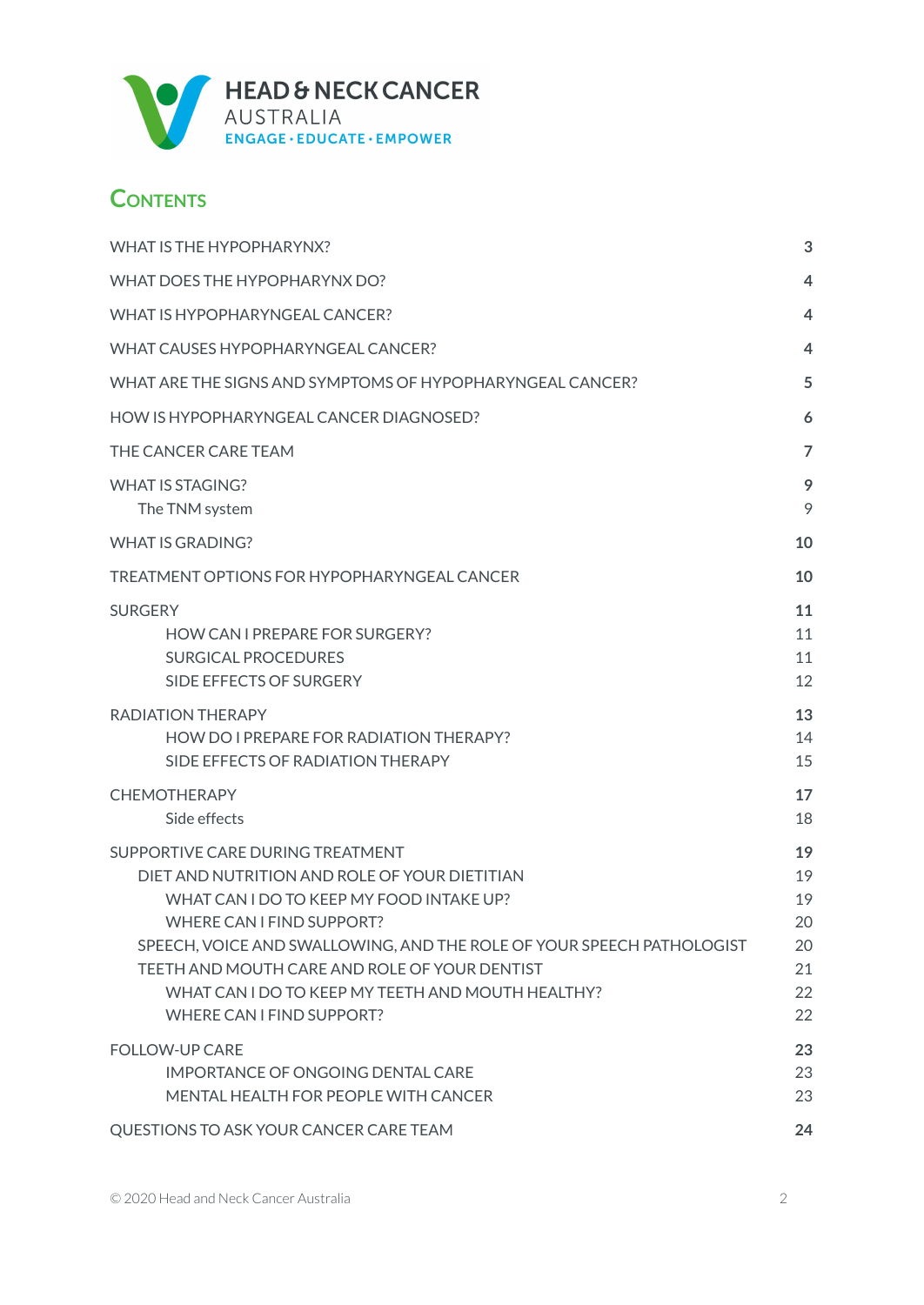

## <span id="page-2-0"></span>**WHAT IS THE HYPOPHARYNX?**

The pharynx is the medical term for the throat. It has three parts:

- **• nasopharynx (upper throat, behind the nose)**
- **• oropharynx (mid throat, including the tonsils)**
- **• hypopharynx (lower throat).**

The [hypopharynx,](https://www.headandneckcancer.org.au/head-and-neck-cancer-types/hypopharyngeal-cancer) the lowest part of the throat, leads into the oesophagus, which is sometimes also called the gullet and is located behind the larynx (voice box).

#### Introducing hypopharynx and the surrounding areas

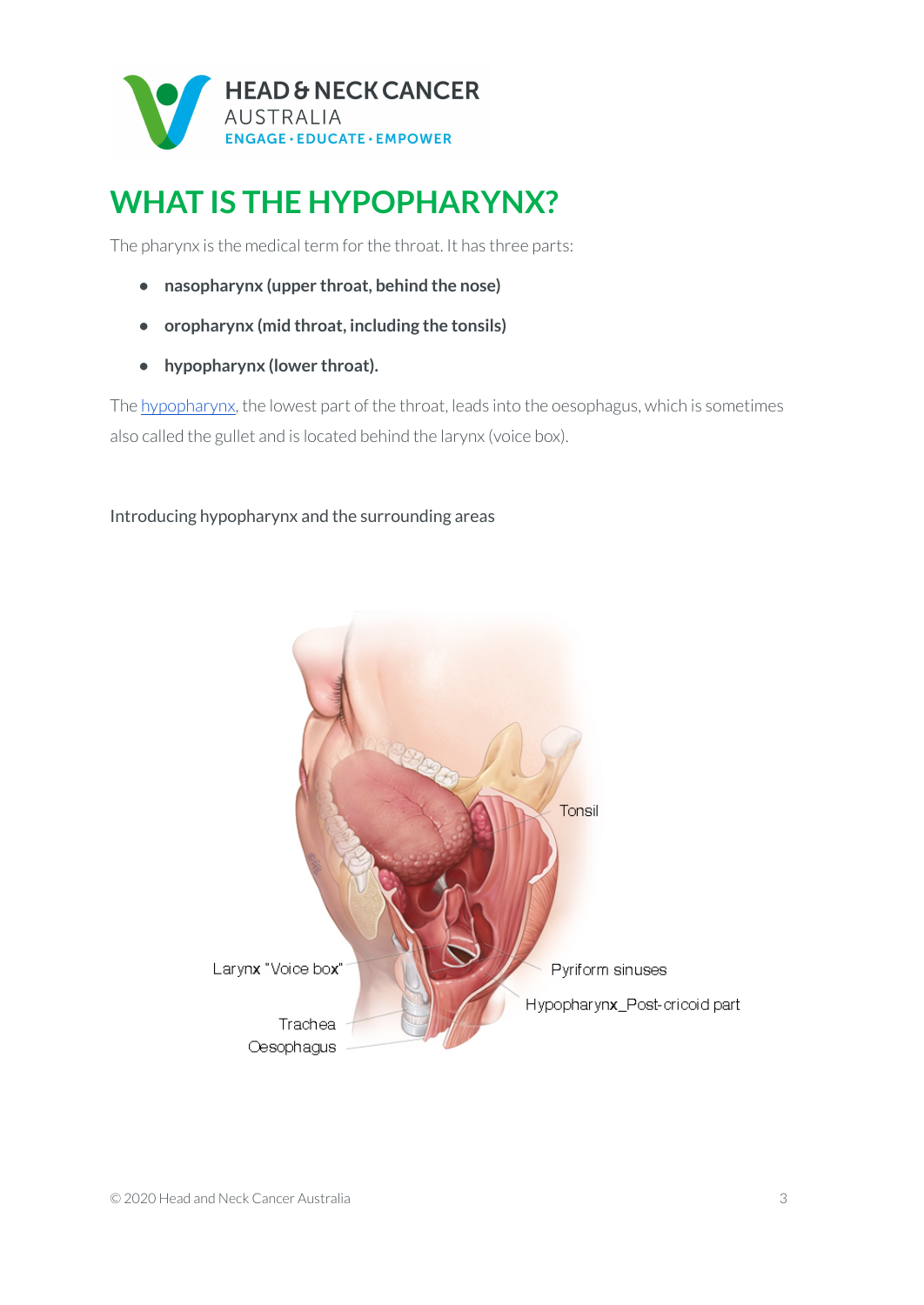

### <span id="page-3-0"></span>**WHAT DOES THE HYPOPHARYNX DO?**

The [larynx,](https://www.headandneckcancer.org.au/head-and-neck-cancer-types/hypopharyngeal-cancer) hypopharynx and oesophagus all work together to make sure food and liquids are directed to the stomach when you swallow. The epiglottis and the vocal cords close tightly when you swallow, blocking food entering the windpipe. The laryngeal muscles and nerves control the vocal cords and the swallowing action and may be damaged by cancers of the larynx and hypopharynx.

### <span id="page-3-1"></span>**WHAT IS HYPOPHARYNGEAL CANCER?**

**[Cancer](http://www.cancer.org.au/about-cancer/what-is-cancer)** occurs when cells become abnormal, grow uncontrollably and have the potential to spread to other parts of the body. These cells build up to form a mass (or lump).

Hypopharyngeal canceris a throat cancerthat forms in the hypopharynx (lower part of the throat). Most hypopharyngeal cancers are squamous cell carcinomas, arising from the cells lining the inside of the throat. Hypopharyngeal cancer often occurs in pockets on either side of the hypopharynx (called the piriform sinuses). The symptoms and treatment options for hypopharyngeal cancer depend on the location of the cancer as well as several other factors such as, how large it is, and how far it has spread.

### <span id="page-3-2"></span>**WHAT CAUSES HYPOPHARYNGEAL CANCER?**

Doctors often can't explain why a person gets cancer. But we do know what makes some cancers more likely.

#### **The main causes are:**

- **• [Smoking](https://www.icanquit.com.au/) (cigarettes, cigars or pipes) or using smokeless tobacco (snuff and chewing tobacco):** If a person smokes or has smoked in the past, they have a higher risk of getting hypopharyngeal cancer than someone who does not smoke.
- **• [Drinking](http://www.cancer.org.au/preventing-cancer/reduce-your-risk/limit-alcohol.html) alcohol:** If a person drinks a lot of alcohol over many years, they have a higher risk of getting hypopharyngeal cancer, especially when combined with smoking.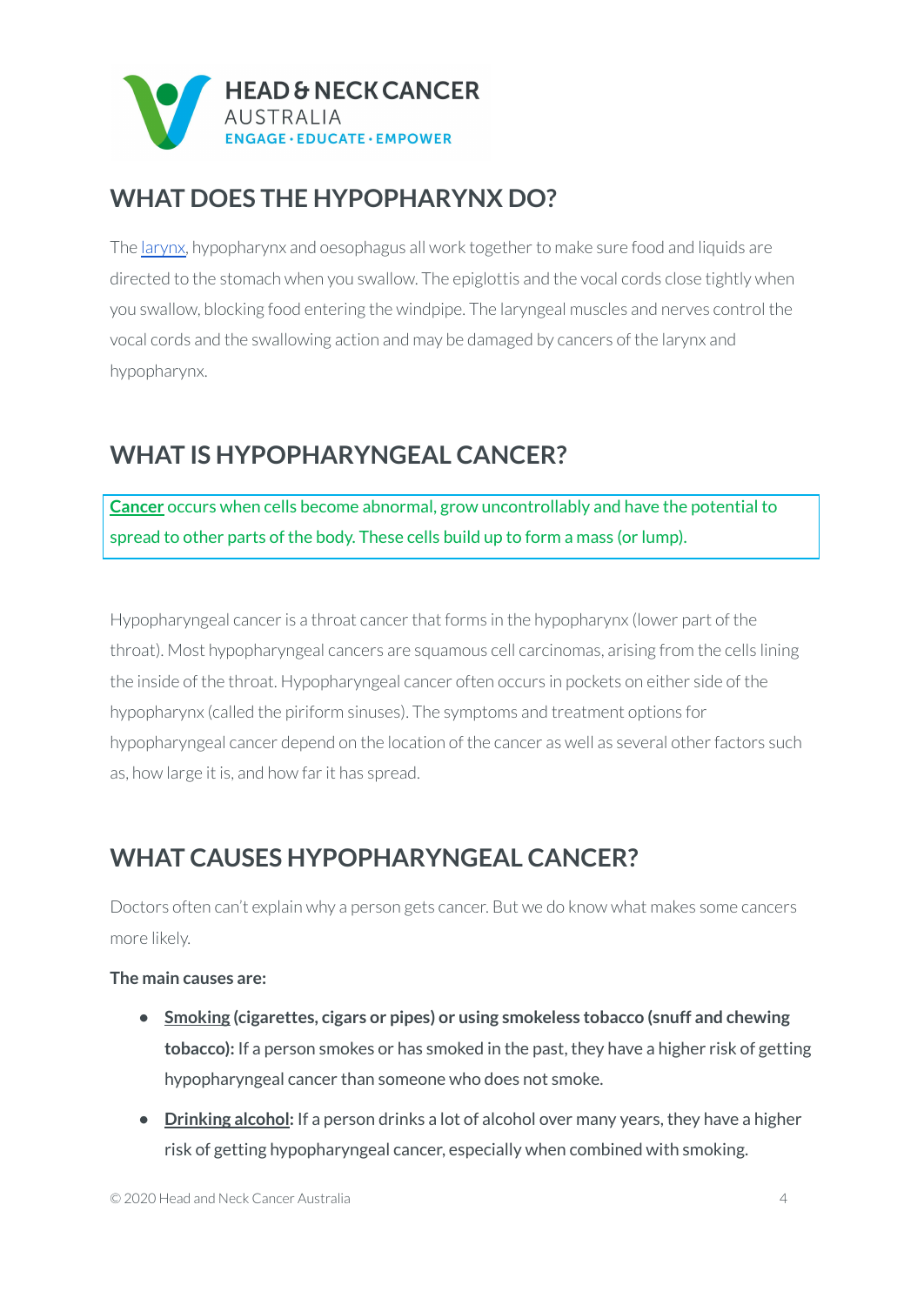

Three out of four people with hypopharyngeal cancer have been a smoker or consumed alcohol regularly for a number of years.

Other factors that may increase the risk of for hypopharyngeal cancer are:

- **• Age:** most hypopharyngeal cancers occur in people aged 55 years and over.
- **• Being male:** in Australia, men are three times more likely than women to get hypopharyngeal cancer.
- **• Exposure to certain substances:** like asbestos, wood dust, paint fumes and certain chemicals.
- **Poor diet:** low in fruits and vegetables may be a risk factor.

### <span id="page-4-0"></span>**WHAT ARE THE SIGNS AND SYMPTOMS OF HYPOPHARYNGEAL CANCER?**

The signs and symptoms of hypopharyngeal cancer depend on where the cancer is, its size and how far it has spread in the body.

Common signs and symptoms include:

- **• hoarseness of voice**
- **• pain on swallowing**
- **• difficulty swallowing**
- **• sore throat or pain in the ears (particularly on one side)**
- **• a lump in the neck (swollen lymph nodes or glands)**
- **• noisy or difficult breathing.**

Some people with hypopharyngeal cancer may not experience any symptoms at all. However, if you have any of these symptoms for more than a few weeks, talk to your doctor as early as possible. They may be able to help diagnose and treat you.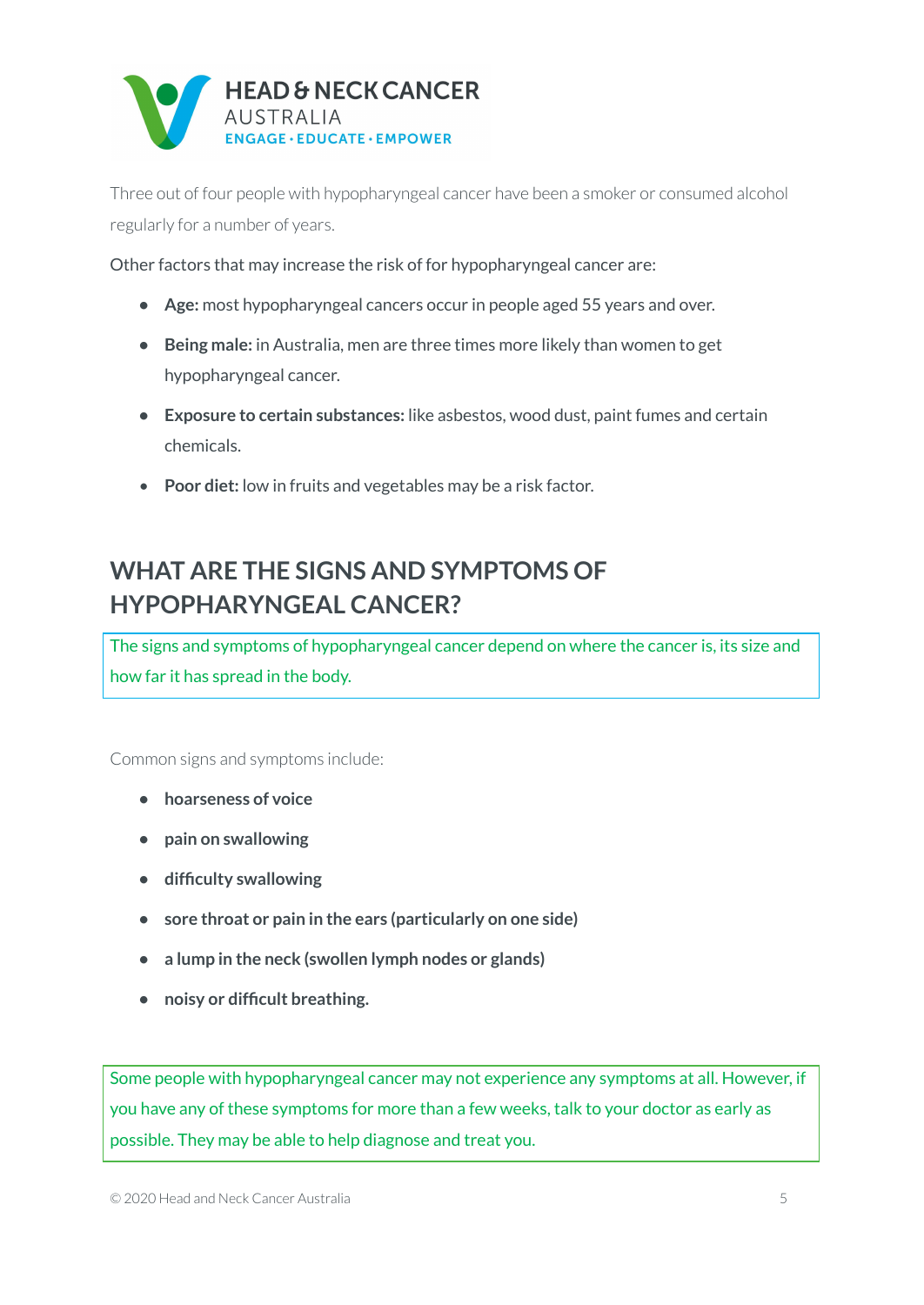### <span id="page-5-0"></span>**HOW IS HYPOPHARYNGEAL CANCER DIAGNOSED?**

It is important that your doctor establishes the diagnosis of hypopharyngeal cancer, assesses the size of the cancer and whether it has spread to the lymph nodes in the neck or elsewhere in the body.

To answer these questions, your doctor will need to do the following things:

- **• Talk with you about your medical history.** This includes signs you may have noticed, any health conditions, medications that you are taking, and whether you smoke or drink alcohol.
- **• Perform a physical examination** by feeling and looking inside your throat and neck.
- **• Order diagnostic tests,** which may include scans.

Not everyone will need to have every test for hypopharyngeal cancer. Your doctor will recommend the tests that are right for you.

Common tests include:

- **● [Nasoendoscopy:](https://beyondfive.org.au/Diagnosis/What-tests-do-I-need-to-have/Nasoendoscopy-and-Laryngoscopy.aspx#Test-Nasoendoscopy)** Your doctor will use a very thin flexible tube with a tiny light and camera on it to look inside your voice box. This is the most common way to assess the hypopharynx in a doctor's consulting room and is performed by a head and neck specialist.
- **• [Biopsy](https://beyondfive.org.au/Diagnosis/What-tests-do-I-need-to-have/Biopsy.aspx):** This involves taking a small piece (sample) from the cancer. The sample is then examined under a microscope to check for cancer cells. This is often the only sure way to tell if you have cancer. Your doctor may recommend biopsy of the hypopharynx or needle biopsy.
	- **o Biopsy ofthe hypopharynx:** This is commonly referred to as microlaryngoscopy and will need to be performed under a general anaesthetic (medicine to keep you unconscious), so that you don't feel any pain. During this procedure which is performed through the open mouth, your doctor will be able to accurately map the cancer and take a small sample for assessment. There may be some bleeding after the biopsy. If you take blood thinners (e.g. warfarin), you may need to stop these before the biopsy.
	- **o Needle biospy (Fine Needle Aspiration or FNA):** This is used when there is a lump (enlarged lymph node) in the neck that could have cancer cells in it. During the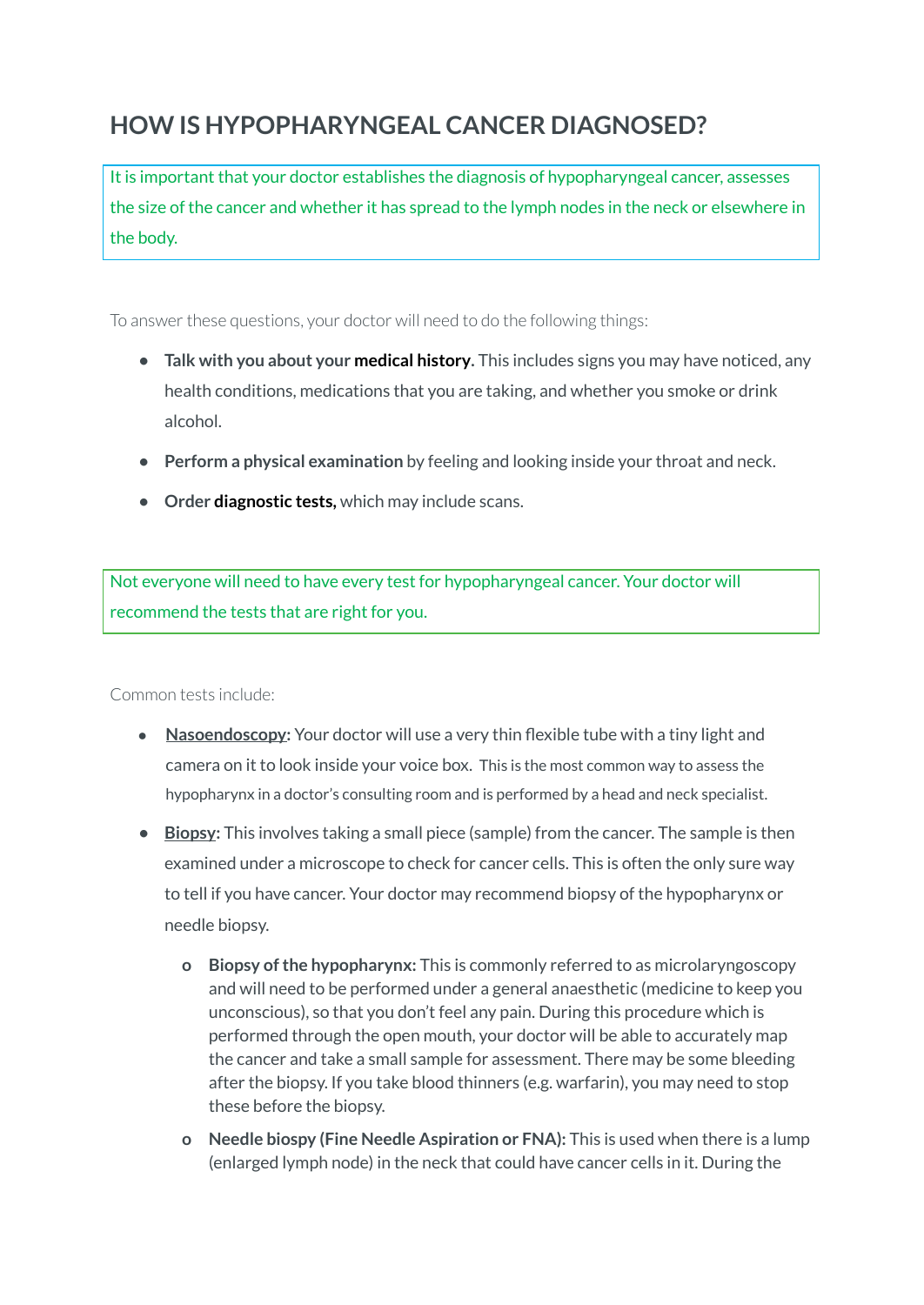

procedure, your doctor will take some cells from the lump using a needle. Usually this is done with guidance from an ultrasound to make sure the needle is in the right spot. You may feel a bit uncomfortable during the biopsy.

- **• CT (Computed [Tomography\)](https://beyondfive.org.au/Diagnosis/What-tests-do-I-need-to-have/CT-scan-and-MRI-scan.aspx) scan:** This uses X-rays to take pictures of the inside of the body. If a person has cancer, a CT scan can help the doctor to see where it is, measure how big it is, and if it has spread into nearby organs or other parts of the body.
- **• PET (Positron Emission [Tomography\)](https://beyondfive.org.au/Diagnosis/What-tests-do-I-need-to-have/PET-scan.aspx) scan:** This is a whole-body scan that uses a radioactive form of sugar, which can show if hypopharyngeal cancer has spread to the lymph nodes or elsewhere in the body.
- **• MRI (Magnetic [Resonance](https://beyondfive.org.au/Diagnosis/What-tests-do-I-need-to-have/CT-scan-and-MRI-scan.aspx) Imaging) scan:** This uses magnetic fields to take pictures of the inside of the body. This helps the doctor see how far a cancer has grown into the tissue around it. Not all people with hypopharyngeal cancer need an MRI scan.
- **• [Blood](https://www.beyondfive.org.au/Diagnosis/What-tests-do-I-need-to-have/Pathology-tests.aspx) tests:** This is to check general wellbeing, kidney and liver function, and make sure you are not suffering from anaemia (iron-deficiency).
- **• [Ultrasound](https://beyondfive.org.au/Diagnosis/What-tests-do-I-need-to-have/HPV-Ultrasound-X-ray-and-Audiometry-tests.aspx) scan:** This is to produce pictures of lymph nodes in the neck.

### <span id="page-6-0"></span>**THE CANCER CARE TEAM**

After a diagnosis of cancer has been made, your doctor is likely to talk about your diagnosis with the cancer care team they work with. This is known as a head and neck cancer MDT [\(multidisciplinary](https://www.headandneckcancer.org.au/diagnosis/the-cancer-care-team) team). You may be asked to attend an appointment where the MDT talks about how best to treat your cancer, and coordinate your treatment and care. This team includes experts who will review the diagnosis and tests performed, and considers all parts of your treatment and recovery. The purpose of the MDT is to decide on the best treatment for your cancer and to help you regain the best function possible in the long-term.

| Healthcare professionals that are a part of your head and neck cancer MDT |                                                                                                                                                                                                   |  |
|---------------------------------------------------------------------------|---------------------------------------------------------------------------------------------------------------------------------------------------------------------------------------------------|--|
| Head and neck<br>surgeons                                                 | Specialist doctors who remove cancers in the face, mouth, throat<br>and neck. This includes surgeons with a background in<br>otolaryngology (Ear Nose and Throat), general surgery, maxillofacial |  |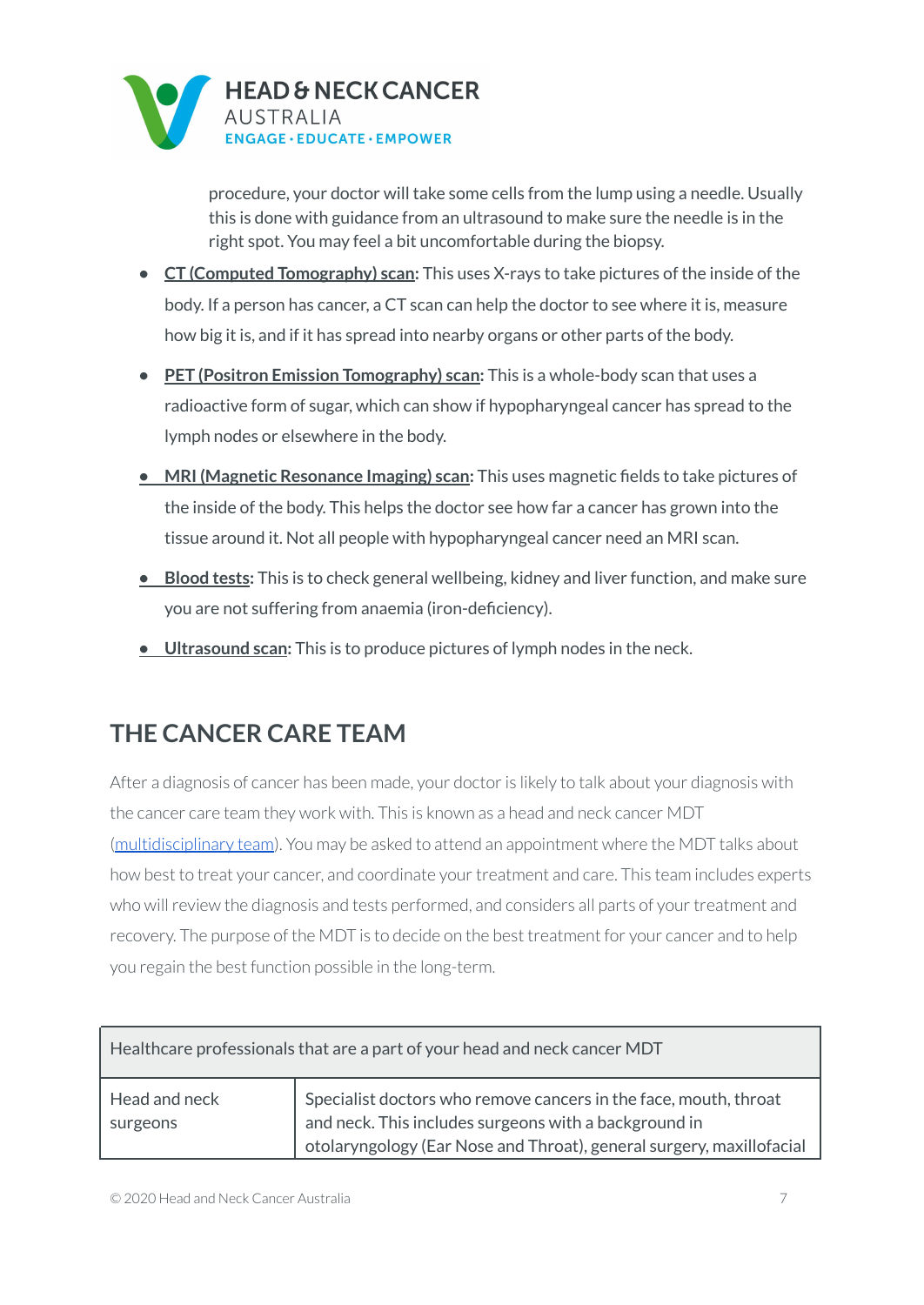

|                                               | surgery, and reconstructive surgery. If surgery is required, the head<br>and neck surgeon will carry out the procedure.                                                                                                                       |
|-----------------------------------------------|-----------------------------------------------------------------------------------------------------------------------------------------------------------------------------------------------------------------------------------------------|
| Reconstructive (plastic)<br>surgeons          | Specialist doctors with expertise in reconstructing the head and<br>neck. Some head and neck surgeons also do reconstructive surgery,<br>depending on their training and experience.                                                          |
| Radiation oncologists                         | Specialist doctors trained in the use of carefully directed radiation to<br>treat cancer.                                                                                                                                                     |
| Radiation therapists                          | Healthcare professionals who deliver the radiation treatment<br>prescribed by the radiation oncologist.                                                                                                                                       |
| Medical oncologists                           | Specialist doctors who are experts in the use of medicines like<br>chemotherapy to treat cancer.                                                                                                                                              |
| Speech pathologists                           | Healthcare professionals who work with people who have<br>difficulties speaking or swallowing.                                                                                                                                                |
| <b>Dietitians</b>                             | Healthcare professionals who give food and dietary advice.                                                                                                                                                                                    |
| Dentist/oral medicine<br>specialists          | Healthcare professionals who care for the mouth and teeth. Mouth<br>care is very important in head and neck cancer, especially if radiation<br>therapy is needed.                                                                             |
| Pathologists                                  | Specialist doctors who are experts in looking at cells under a<br>microscope and determining if they are cancer.                                                                                                                              |
| Radiology and nuclear<br>medicine specialists | Specialist doctors who interpret scans such as CT, MRI and PET<br>scans.                                                                                                                                                                      |
| Palliative care team                          | Specialist doctors and nurses who have expertise in managing<br>symptoms and improving quality of life, often in patients where the<br>cancer can't be cured.                                                                                 |
| <b>Nurses</b>                                 | Healthcare professionals who are experts in the care of people with<br>cancer, and work with all members of the cancer care team. Often,<br>specialist cancer nurses are part of the MDT. They will help to plan<br>and coordinate your care. |
| Psychologists                                 | Healthcare professionals who assist people with worries about<br>coping and living with cancer (mental health).                                                                                                                               |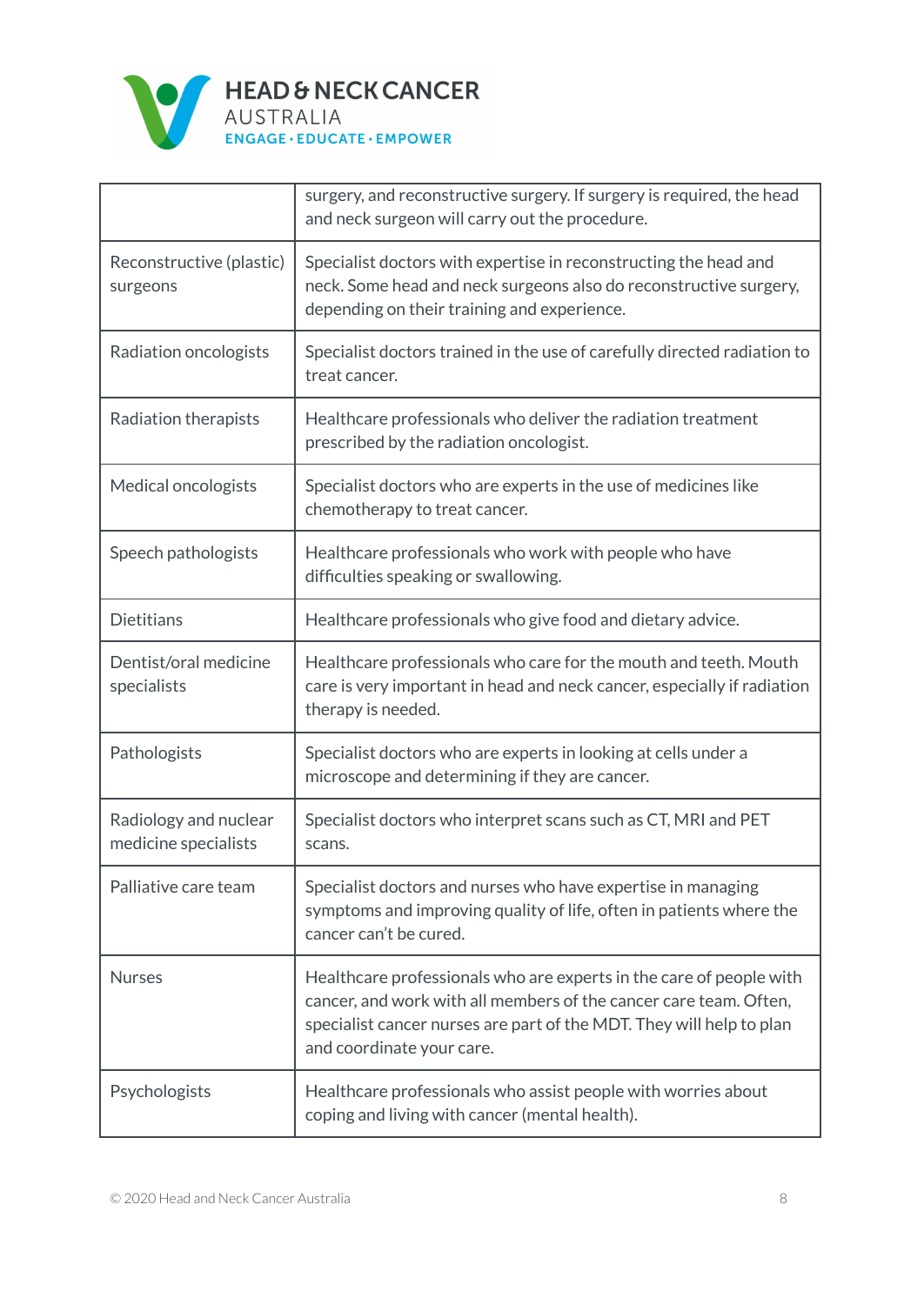

| Social workers | $\parallel$ Healthcare professionals who provide practical and emotional |
|----------------|--------------------------------------------------------------------------|
|                | I support to people living with cancer.                                  |

### <span id="page-8-0"></span>**WHAT IS STAGING?**

Once your doctor has made a diagnosis of cancer, it is important that they assess the extent (or stage) of the cancer. Staging a cancer is important because it helps doctors to choose the best treatment for you. It also gives information about the chances of cure. The stage is based on the size of the cancer, whether it has invaded into nearby areas of the body and whether it has spread to lymph nodes in the neck (called lymph nodal metastases) or other sites in the body, such as the lungs, liver or bone (called distant metastases).

The TNM (Tumour, Node, Metastases) system is used to stage cancer. This system is used to summarise information about the size of the cancer and whether it has spread to lymph nodes at other parts of the body.

### <span id="page-8-1"></span>**THE TNM SYSTEM**

- T stands for the size of the cancer. A T value can range from 1 (small cancer) to 4 (large cancer).
- N indicates whether the cancer has spread to the lymph nodes. Where there is no cancer in the lymph nodes, the N value is 0. An N value can range from 1 to 3, depending on the size and number of cancerous lymph nodes.
- M stands for distant metastases, or whether the cancer has spread to other parts of the body outside the head and neck. An M value can be either 0 (cancer has not spread to other parts of the body) or 1 (cancer has spread to other parts of the body).

Once the values for T, N and M have been worked out, they are combined to give an overall score between 1 and 4. Your doctor may write this in Roman numerals: I, II, III and IV.

Staging is complicated but in broad terms cancers may be described as:

**• Early stage cancer (Stage I or II cancers),** which are small (less than 4 cm in size) and have not spread to the lymph glands or other parts of the body.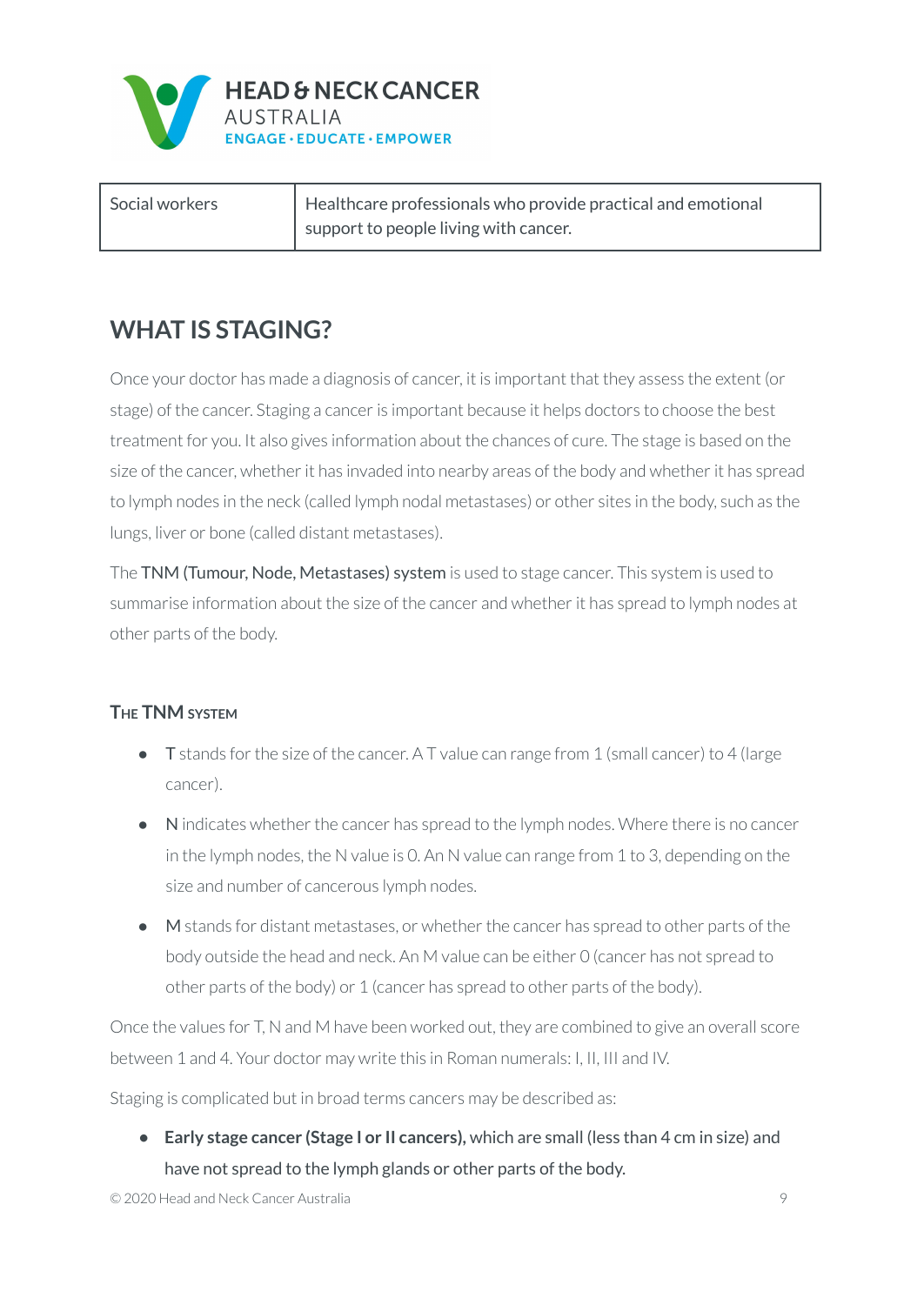

**• Advanced stage cancer (Stage III or IV cancers),** which are more advanced due to their size (more than 4 cm), have spread to nearby parts of the body, the lymph nodes or other parts of the body.

The chance of cure depends on both the type of cancer and the stage. It is important to know that most patients with advanced hypopharyngeal cancer (even stage III or IV) can be cured.

### <span id="page-9-0"></span>**WHAT IS GRADING?**

Staging and grading are not the same. Your doctor may also be interested in the grade of the cancer. Grading refers to the growth pattern of the cancer. The grade of the canceris determined by a pathologist who examines the biopsy sample under a microscope. The pathologist determines the grade of the cancer by how the cells look. The grade can be used to estimate how quickly the canceris likely to grow and spread.

### <span id="page-9-1"></span>**TREATMENT OPTIONS FOR HYPOPHARYNGEAL CANCER**

Following a diagnosis of hypopharyngeal [cancer](https://www.beyondfive.org.au/Diagnosis/The-cancer-care-team.aspx), your **cancer care team** will discuss the treatment options including the possibility of participating in a clinical trial that is suitable for you. This is also a good time to consider if you would like a **second [opinion](https://www.beyondfive.org.au/Diagnosis/Understanding-diagnosis/Understanding-your-diagnosis.aspx)**.

The most suitable treatment for hypopharyngeal cancer depends on many things including:

- Size and location of the cancer.
- Whether the cancer has spread.
- Personal factors (e.g. age, general health and treatment history).
- Types of treatment available (and whether any clinical trials are available).
- Your preferences for treatment.

There are two broad categories of treatment for hypopharyngeal cancer:

**• [Radiation](https://beyondfive.org.au/Treatment/Hypopharyngeal-cancer/Radiation-therapy.aspx) therapy (without surgery):** which is usually given with chemotherapy (called chemoradiation)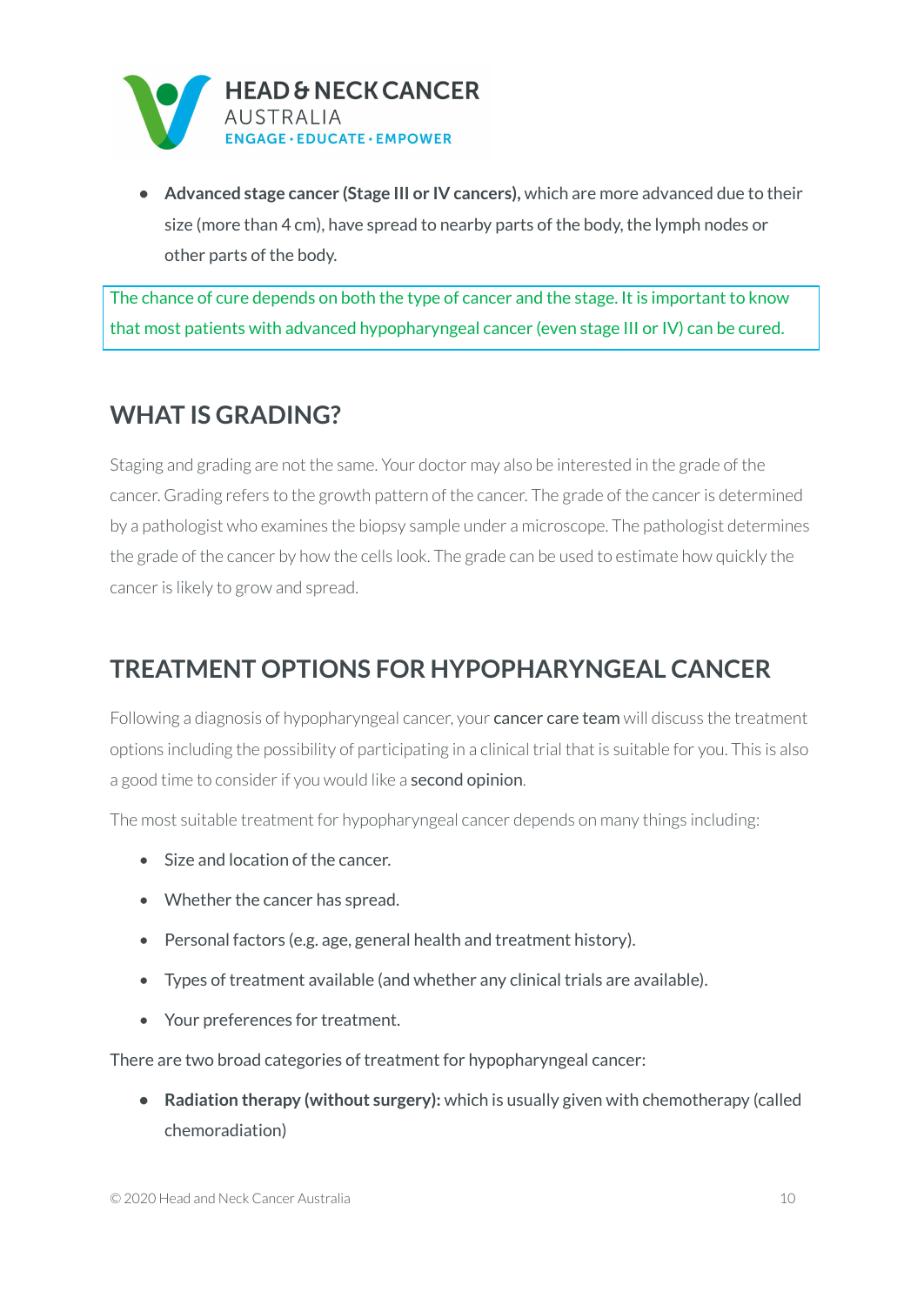

**• [Surgery:](https://beyondfive.org.au/Treatment/Hypopharyngeal-cancer/Surgery.aspx)** there are a number of operations that can be used to remove hypopharyngeal cancer. Some people with large or advanced hypopharyngeal cancer may require radiation therapy following surgery.

### <span id="page-10-0"></span>**SURGERY**

There are a number of different types of operations that can be used to remove hypopharyngeal cancer. The type of operation used will depend on the size and the location of the cancer.

#### <span id="page-10-1"></span>**HOW CAN I PREPARE FOR SURGERY?**

Your doctor will explain details of the surgery, general risks and side effects of surgery. Ask your doctor if you have questions. They may recommend:

- **• Stopping blood thinners (e.g. aspirin) before surgery to reduce the risk of bleeding.**
- **• Special stockings to reduce the risk of blood clots.**
- **• Early mobilisation to reduce the risk of blood clots and chestinfection.**
- **• Antibiotics to reduce the risk of wound infection.**

If you smoke, it is important that you consider stopping smoking before starting treatment to help reduce the risk of infection and help you recover after your treatment.

#### <span id="page-10-2"></span>**SURGICAL PROCEDURES**

The different options for hypopharyngeal cancer include:

- **• Trans-oral laser microsurgery:** This is a minimally invasive approach through the open mouth to remove early hypopharyngeal cancers.
- **• Hypopharyngectomy:** This is removal of part of the hypopharynx via an open neck approach.
- **• Laryngopharyngectomy:** This is the removal of all the larynx and pharynx. It is different to laryngectomy, where only the larynx (or part of it) is removed.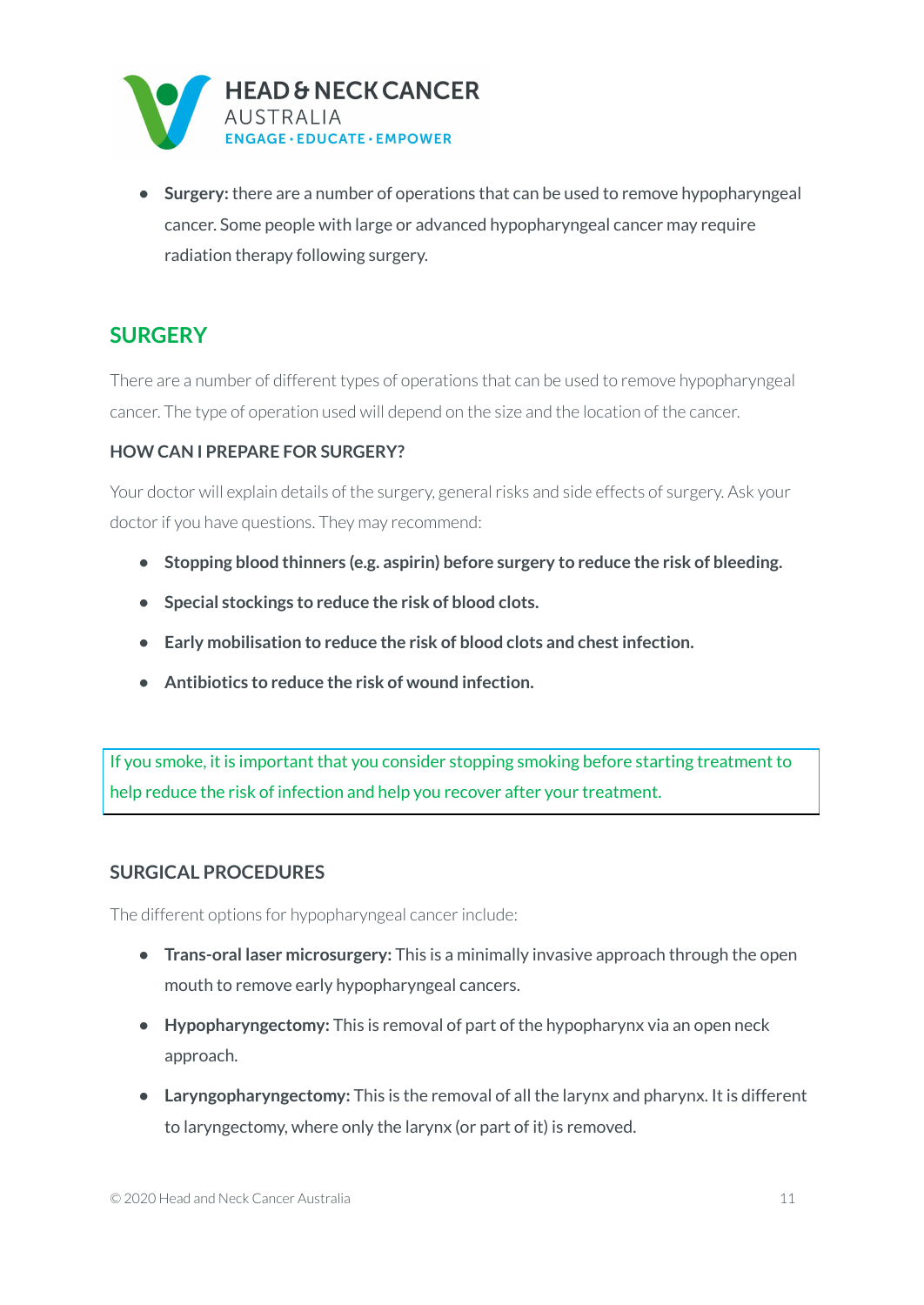

- **• Neck dissection:** This involves removal of lymph nodes from the neck. This is important even when there is no sign of cancer in the lymph nodes on the scan, because there is a risk of microscopic cancer in the lymph glands of the neck.
- **• Reconstructive surgery:** This may be considered if a large area of tissue is removed. This may involve taking tissue from another part of the body called a free flap repair. This operation is carried out by a surgeon who specialises in reconstructive surgery, your head and neck surgeon or another surgeon.
- **• Tracheostomy:** A tracheostomy is used to create an opening in the trachea (windpipe) in the lower neck, where a tube is inserted to allow air to flow in and out, when you breathe. This is used as swelling after major head and neck surgery may affect your ability to breathe. The tracheostomy tube is usually removed within a week of surgery once normal breathing is possible.

#### **Feeding tubes:**

- **• Gastrostomy:** A gastrostomy tube (also called a PEG or RIG tube) goes through the skin and the muscles of your abdominal wall into the stomach. Gastrostomy is recommended if feeding is needed for a medium to longer time (months or years).
- **• Nasogastric feeding:** A nasogastric tube (also called an NGT) goes through the nose down into the stomach. Nasogastric feeding is used for short time (days or weeks).

#### <span id="page-11-0"></span>**SIDE EFFECTS OF SURGERY**

Treatment for hypopharyngeal cancer may lead to a number of side effects. You may not experience all of the side effects. Speak with your doctor if you have any questions or concerns about treatment side effects.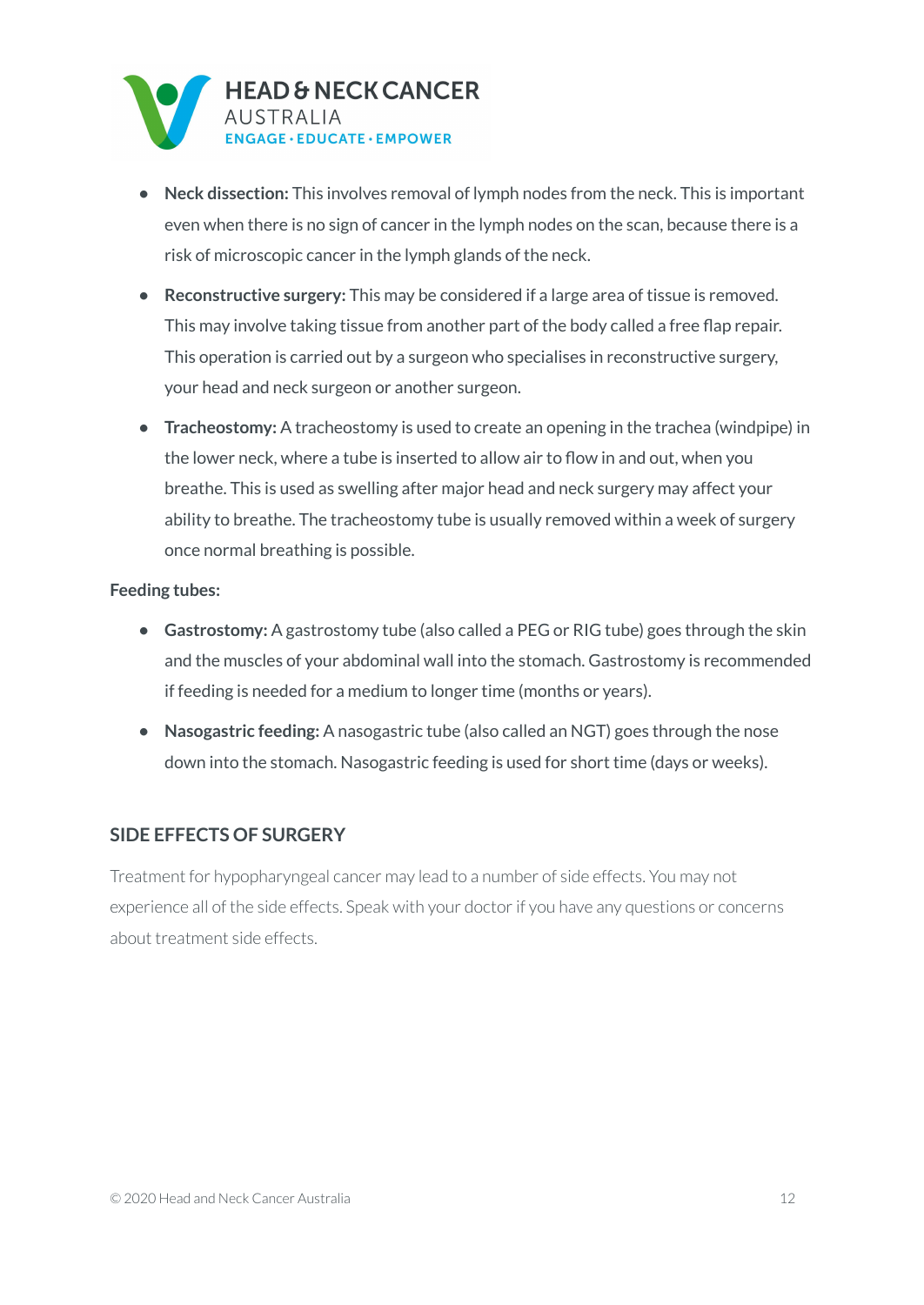

### <span id="page-12-0"></span>**RADIATION THERAPY**

The most common radiation therapy treatment for hypopharyngeal cancer is called [external](http://www.targetingcancer.com.au/radiation-therapy/ebrt/) beam [radiation.](http://www.targetingcancer.com.au/radiation-therapy/ebrt/) This type of radiation therapy applies radiation from outside the body.

Radiation therapy can be used in the following ways:

- **• Definitive radiation therapy:** This is a curative treatment option for people with hypopharyngeal cancer. The aim of the treatment is to preserve the larynx and its function. It is an alternative to surgery, which may involve removal of the voice box (laryngectomy). Radiation therapy comprehensively treats the cancer of the hypopharynx, its surrounding region, and the lymph nodes at both sides of the neck. Radiation therapy is delivered daily (no treatment on weekends) for 7 weeks and can be given as:
	- **o Definitive radiation therapy alone; or**
	- **o Definitive radiation therapy with concurrent chemotherapy (adding chemotherapy to radiation therapy [chemoradiation]to make it more effective).**
- **• Adjuvant radiation therapy:** This is when radiation therapy is given after the surgical removal of the hypopharyngeal cancer. It is used as an additional treatment to kill cancer cells that may not have been removed during surgery and may still be present in the hypopharynx and in the lymph nodes at both sides of the neck. It usually starts about 4 weeks after surgery to allow recovery from surgery. Radiation therapy treatment usually lasts for about 6 weeks. Sometimes chemotherapy is added to the adjuvant radiation therapy (chemoradiation) to make it more effective.
- **• Palliative radiation therapy:** In cases where cure is not possible, radiation therapy is used to relieve symptoms of advanced hypopharyngeal cancer. Symptoms that may require palliative radiation therapy include pain, bleeding, breathing and swallowing difficulties.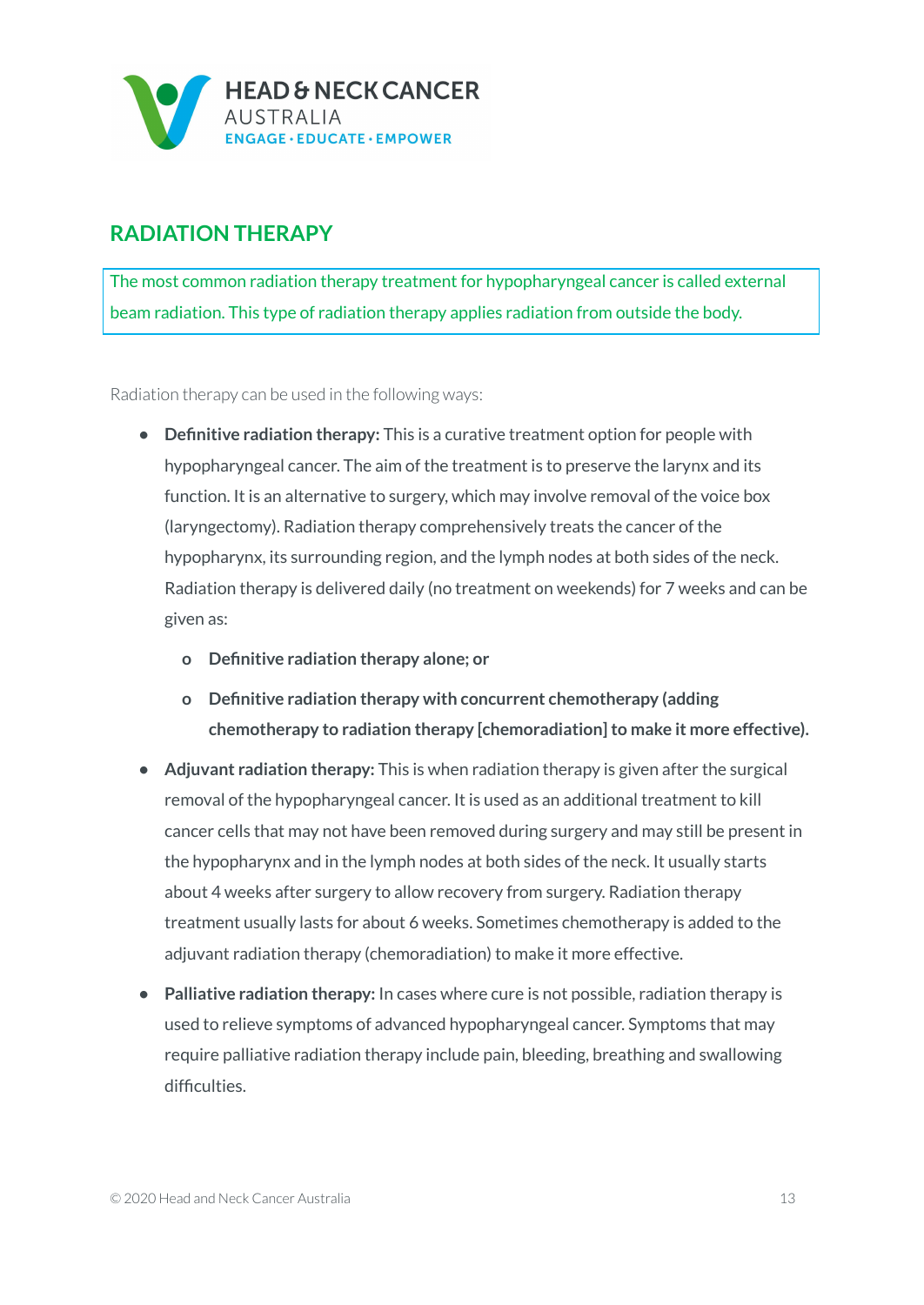

### <span id="page-13-0"></span>**HOW DO I PREPARE FOR RADIATION THERAPY?**

You will meet with many members of the [cancer](https://www.headandneckcancer.org.au/diagnosis/the-cancer-care-team) care team, who will help you learn how to look after yourself through radiation therapy, recovery and long-term follow-up. They will also talk to you about side effects and how to manage them. It may be helpful to write down questions as they come up, so you can ask anyone in your cancer care team when you see them.

- **• Radiation therapy mask-making and simulation:** Radiation therapy is a precise treatment. In order to make sure, that the cancer is covered by the treatment, you will need to be very still during the treatment, usually for about five minutes. A **radiation therapy mask** that is made to fit perfectly to your shape, will be put on you during each treatment to help the machine target where the cancer is.
	- o You will have a planning CT [scan](https://www.headandneckcancer.org.au/diagnosis/head-and-neck-cancer-tests/imaging-tests) (and sometimes other scans) with the mask on. Your radiation oncologist and radiation therapist will use these scans with all your other clinical information to develop a radiation therapy plan just for you (a personalised plan). Your plan will be checked by the radiation therapy and radiation oncology physics team, before it is ready to be used for your treatment. This whole process can take approximately 2-3 weeks.
- **• Teeth and mouth care:** Dental extraction may be needed to remove any broken or infected teeth before radiation therapy. It is important to take out any broken or infected teeth before radiation therapy. Taking out unhealthy teeth after radiation therapy can cause problems with the jaw bone.
- **• Diet, nutrition and the role of your Dietitian:** Your cancer and its treatment can sometimes make it hard to eat and drink. Your doctor will recommend you see a Dietitian to maximise your nutrition during treatment as well as while you are recovering. Sometime feeding tubes may be recommended depending on the area being treated and the dose of radiation therapy. There are two common types of feeding tubes:
	- **o Gastrostomy tube (PEG or RIG tube):** This type of tube is inserted through your abdominal wall into your stomach, with part of the tube staying outside the stomach. A syringe can be attached to the tube to give you food this way if needed. The tube is inserted using a camera through the mouth into the stomach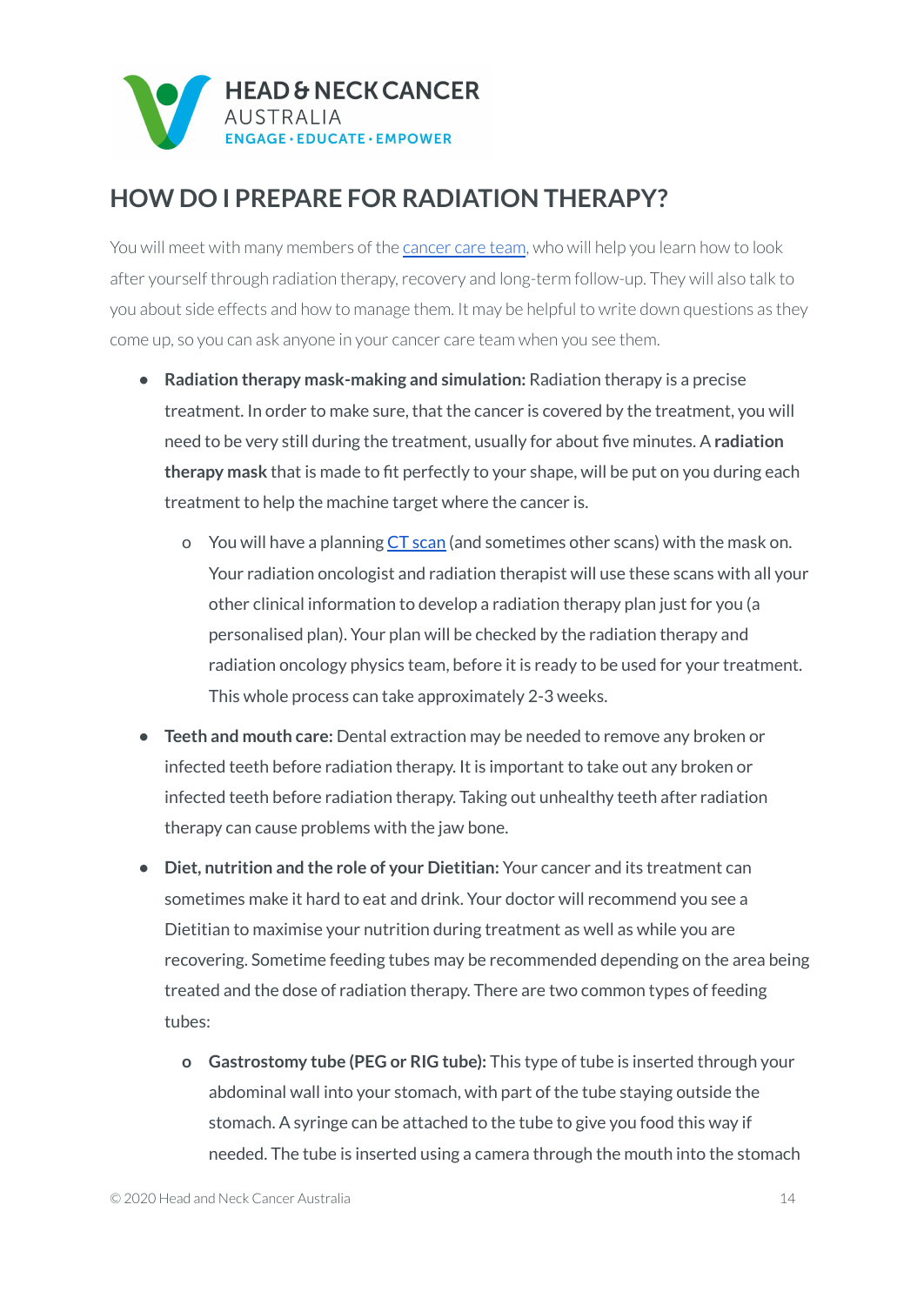

(gastroscopy) or using a CT scanner to guide insertion directly through the skin. If a PEG tube is needed, your doctor will organise this before starting your radiation therapy.

- **o Nasogastric tube (NGT):** This type of tube goes through the nose down into the stomach and is usually used for short periods (days or weeks). A nasogastric tube can be inserted at any time (before, during or after treatment).
- **• Speech, voice and swallowing:** Your cancer and its treatment can make swallowing and speech difficult especially when treatment includes removal of your voice box and part of your throat. Your doctor will recommend you see a speech pathologist, who can help you with ways to manage swallowing and communication difficulties, during and after treatment. Your speech pathologist will also help with your voice rehabilitation during and after treatment.

There are many other aspects of **[supportive](https://beyondfive.org.au/Life-after-cancer/Supportive-care.aspx) care** that are available. Ask your doctor if you have any specific needs.

#### <span id="page-14-0"></span>**SIDE EFFECTS OF RADIATION THERAPY**

The side effects of radiation therapy start around **two weeks** into treatment and progress through treatment to peak in the last week or just after treatment ends. The side effects start to improve 2–3 weeks after the end of treatment.

Side effects of radiation therapy depend on:

- The dose of radiation therapy.
- The area being treated.
- Whether or not chemotherapy is added to the radiation therapy.

Each person responds to radiation therapy differently. Some people may experience a few side effects while others may not experience any at all.

#### Common side effects of radiation therapy include:

© 2020 Head and Neck Cancer Australia 15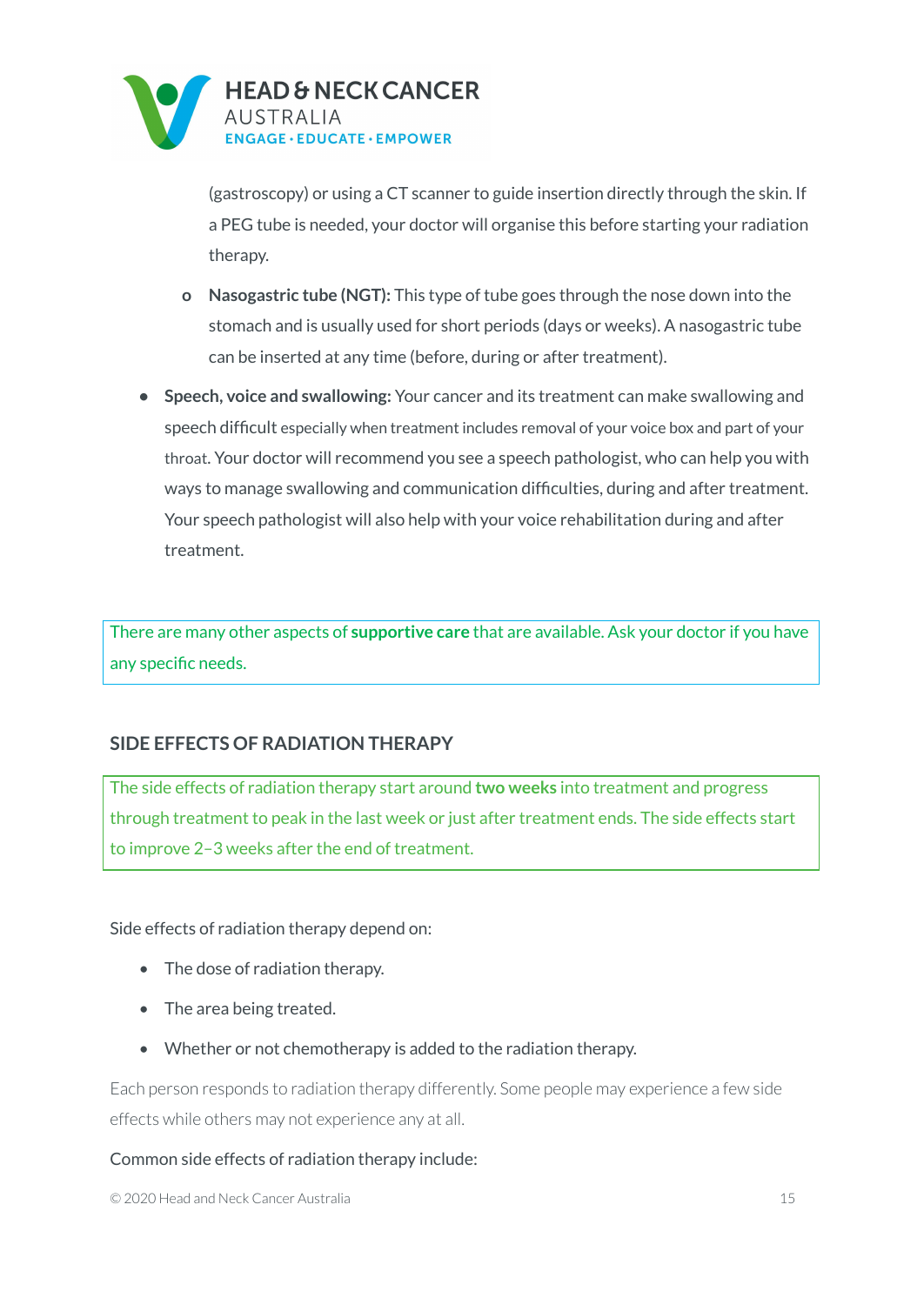

- **Tiredness**
- Hoarse voice
- Skin irritation in the treated area e.g. redness, dryness and itching, weeping skin, scaling and sometimes skin breakdown (sores)
- Pain on swallowing or difficulty with swallowing
- Irritation in the throat progressing to sore throat requiring pain killers
- Dry mouth and throat (with advanced stage hypopharyngeal cancer treatment).

Most side effects are short lived and may go away within 4–6 weeks of finishing radiation therapy. Some side effects may last for months after you finish radiation therapy and some may be permanent.

Uncommon side effects of radiation therapy for hypopharyngeal cancer include aspiration (coughing and infection due to food/fluids trickling into your windpipe) and swelling in the airway causing obstruction and difficulty breathing. This can be relieved by the use of certain medications (steroids) or may need the insertion of a temporary tracheostomy.

Once your radiation therapy ends, you will continue to have follow-up appointments so that your doctor can check your recovery and monitor any side effects that you may have. Your doctor will arrange for a PET scan about 12 weeks after finishing radiation therapy to make sure the cancer has completely gone.

Your doctor may recommend you receive specific supportive care to help during your treatment and recovery.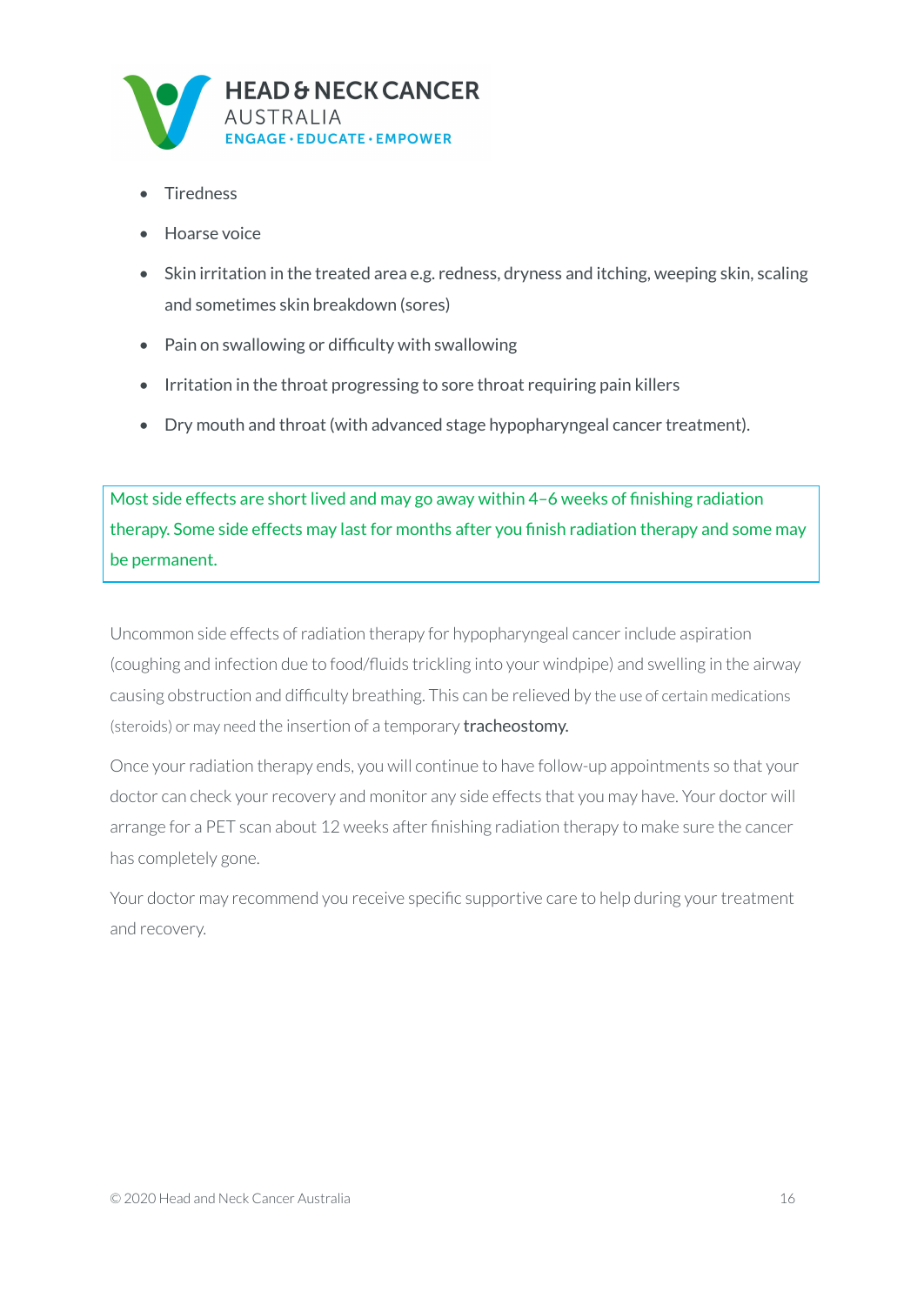

### <span id="page-16-0"></span>**CHEMOTHERAPY**

Chemotherapy works by destroying or damaging cancer cells. For hypopharyngeal, it is usually given into a vein through a needle with a cannula (tube) attached.

There are a number of ways that chemotherapy may be used to treat hypopharyngeal cancer, including:

- **Definitive:** Sometimes chemotherapy is added to definitive radiation therapy (chemoradiation). It is usually used for advanced stage hypopharyngeal cancers. This may be given once every 3 weeks or once a week throughout the duration of radiation therapy. The addition of chemotherapy makes the radiation more effective at killing cancer cells but also leads to increased side effects in most patients.
- **Adjuvant:** This is when chemotherapy is given after surgery in combination with radiation therapy (chemoradiation). This may be given once every 3 weeks or once a week or every day that radiation therapy is given. The addition of chemotherapy makes the radiation more effective at killing cancer cells but also leads to increased side effects in most patients.
- **• Neoadjuvant chemotherapy:** This is when chemotherapy is given before surgery or radiation therapy to shrink large cancers and make them easier to remove during surgery or target with radiation therapy.
- **• Palliative chemotherapy:** This is used when the cancer is incurable. The cancer may be too large or has spread too far to be removed by surgery. Palliative chemotherapy helps to slow the growth of cancer and reduce symptoms. It is important to remember that palliative chemotherapy is not as intense as other types and is much less likely to have significant side effects.

Before you start treatment, your medical oncologist will choose one or more chemotherapy medications that will be best to treat the type of cancer you have.

The chemotherapy medications your doctor chooses may depend on:

- Whether the treatment is curative or palliative.
- When it is used.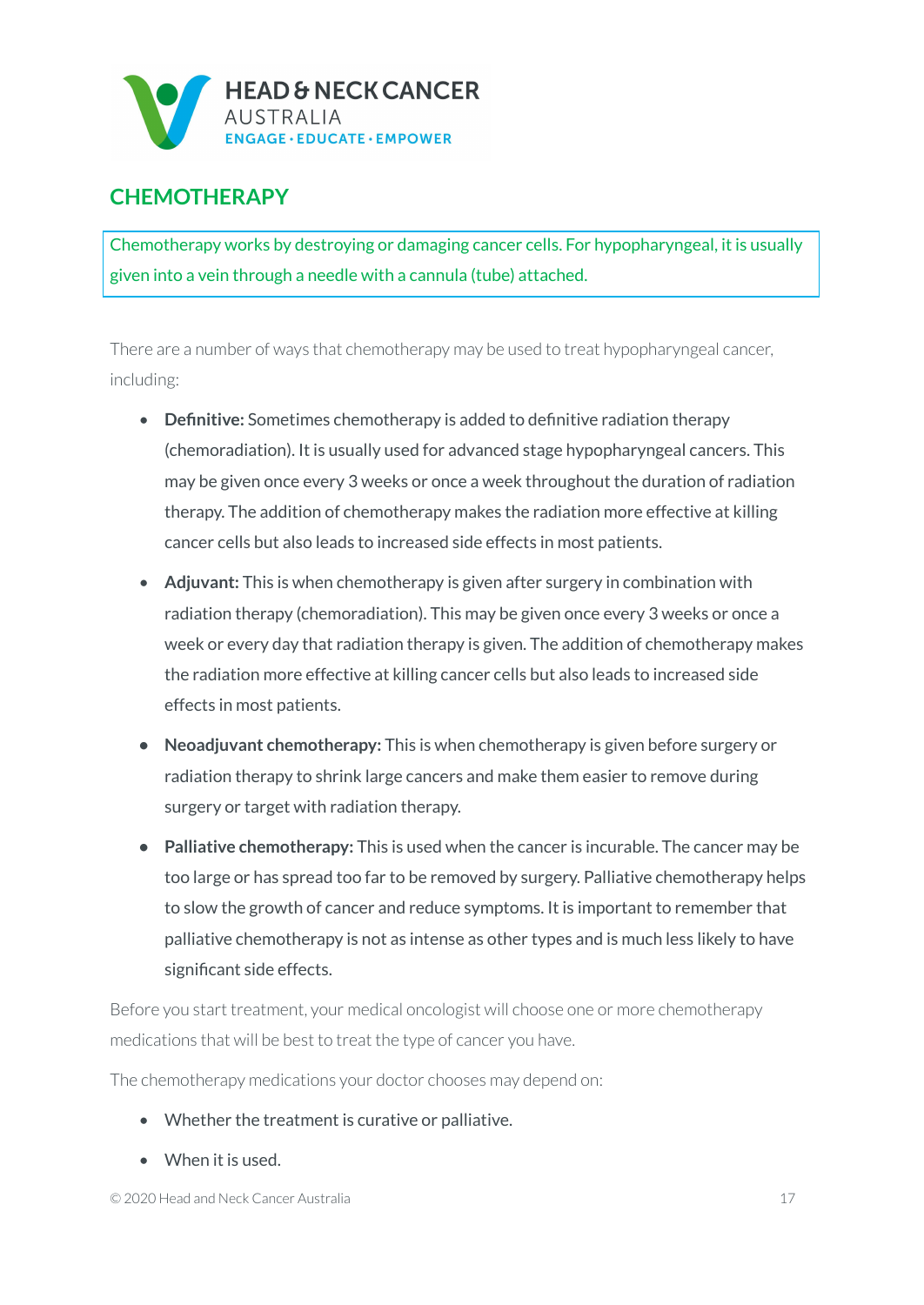

• Your medical history.

#### <span id="page-17-0"></span>**SIDE EFFECTS**

The side effects of chemotherapy depend on the medication used and how much you are given by your doctor (the dose). The most common medications used are called cisplatin, carboplatin and cetuximab.

Each person responds to chemotherapy differently. Some people may experience a few side effects while others may not experience any at all. The following are common side effects of chemotherapy:

- A feeling of wanting to vomit (nausea) or vomiting.
- More side effects of [radiation,](https://www.headandneckcancer.org.au/treatment-advice/coping-with-side-effects-of-radiation-therapy) if you have chemotherapy at the same time as radiation.
- Loss of feeling in the fingers and toes.
- Kidney damage (caused by some medications).
- Hearing loss.
- Ringing in the ears.
- Rash.
- Higher risk of infection (if the chemotherapy reduces the number of white cells in the blood).

Most of these side effects are short lived and may go away once you finish chemotherapy. Some side effects can take months or years to improve or may be permanent.

Once your treatment ends, you will have regular follow-up appointments so that your doctor can check your recovery, make sure the cancer has not returned and monitor and treat any side effects you may have.

Your doctor may recommend that you receive some specific [supportive](https://www.headandneckcancer.org.au/treatment/nasopharyngeal-cancer/supportive-care-1) care to help during your recovery.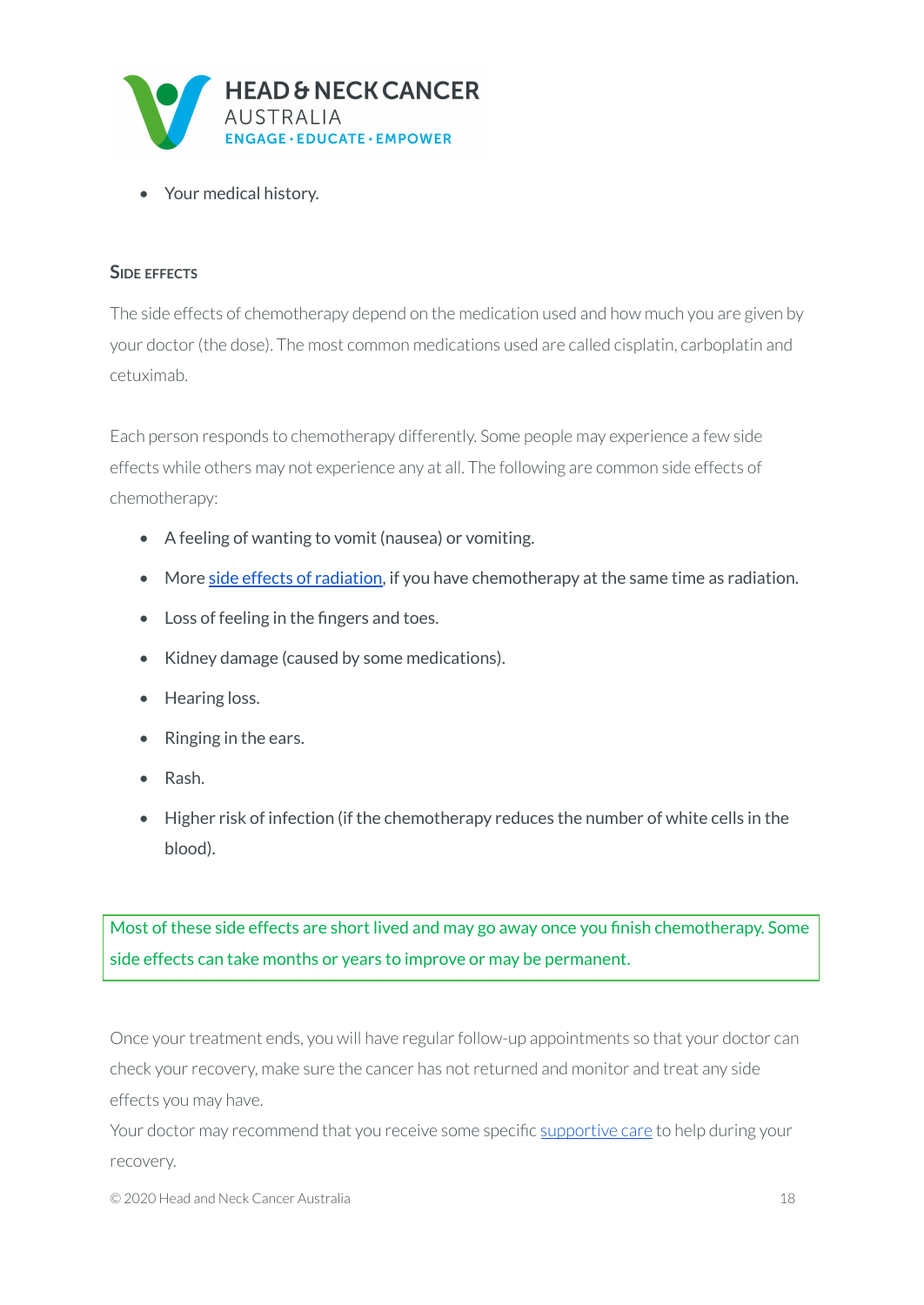

### <span id="page-18-0"></span>**SUPPORTIVE CARE DURING TREATMENT**

Treatment for head and neck cancer can make it difficult to eat and drink. For example:

- **• Radiation therapy** may make your mouth dry and your throat sore, making it difficult to swallow. You may notice changes in your taste or you may enjoy your food less.
- **• Radiation therapy may affect your teeth** (e.g. cause tooth decay). It is recommended that you have a thorough check-up with your dentist before starting radiation therapy. Your dentist may recommend taking out broken or infected teeth that could cause problems after radiation therapy. These teeth may be removed before radiation therapy.
- **• Chemotherapy** may cause changes in your taste, or make you feel sick in the stomach (nauseous) or vomit. These side effects may also reduce your appetite.

#### <span id="page-18-1"></span>**DIET AND NUTRITION AND ROLE OF YOUR DIETITIAN**

It is important for people with head and neck cancerto stay well-nourished and to avoid weight loss. If you can't eat or drink enough, you may become malnourished or begin to lose weight. To help you get enough nutrition, you may need a feeding tube for a short period of time.

Having a good diet can help you:

- **• Getthrough treatment.**
- **• Reduce the chance you will get an infection.**
- **• Recover more quickly.**
- **• Keep your strength and energy levels up.**
- **• Manage different side effects.**

#### <span id="page-18-2"></span>**WHAT CAN I DO TO KEEP MY FOOD INTAKE UP?**

- **• Eat a diet high in protein and calories (energy).**
- **• Eat Protein foods e.g. meat, eggs and dairy as well as plant-based sources e.g. legumes, lentils, beans and nuts.**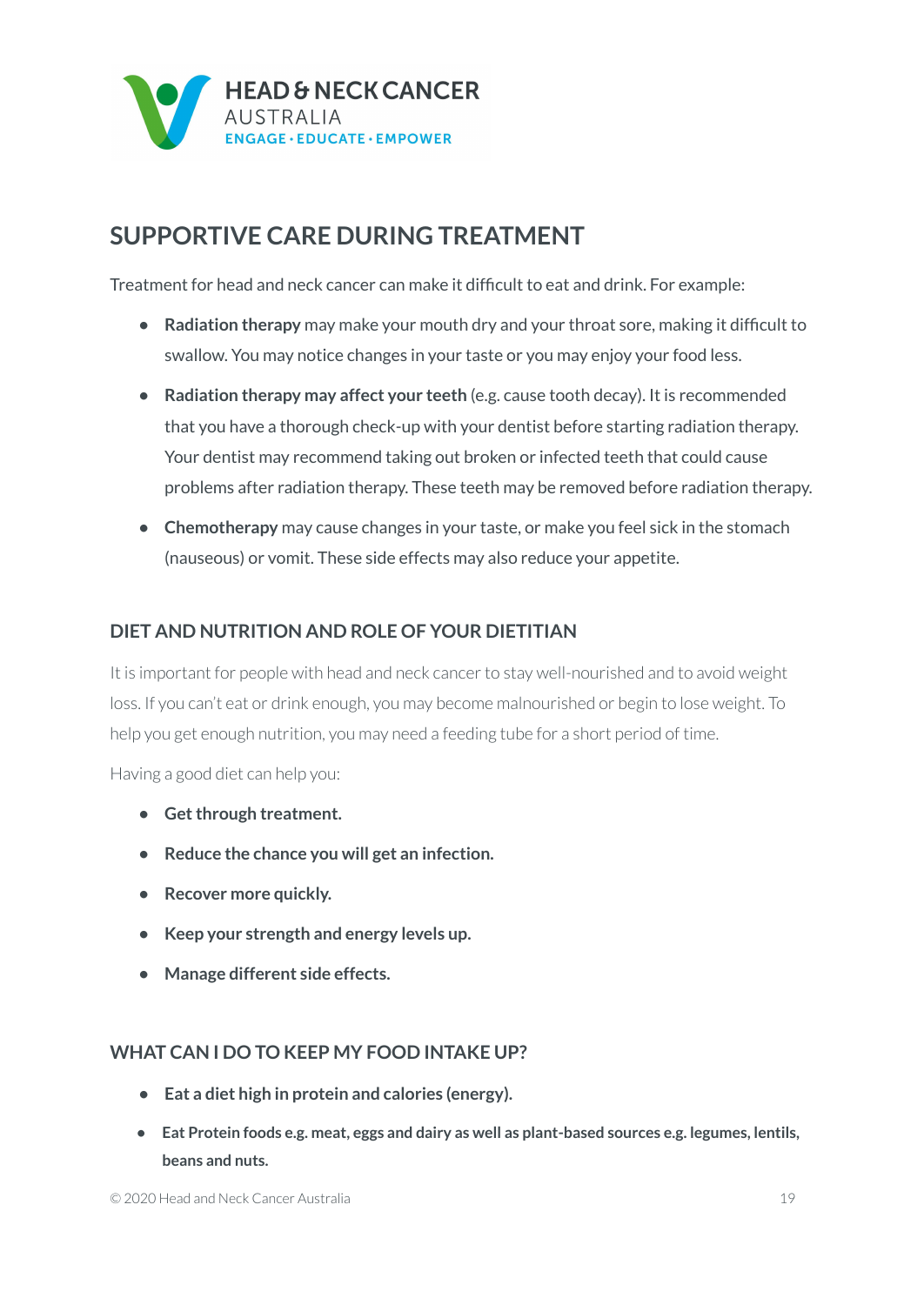

- **• Eat small meals or snacks more often if you have trouble eating a full meal.**
- **• Drink calorie-rich and nourishing fluids such as milk, milkshakes or smoothies. Your dietitian may recommend supplement drinks that are high in protein and calories.**
- **• If you have a sore throat, avoid foods that scratch or burn it such as citrus, vinegar, chips or toast.**

#### <span id="page-19-0"></span>**WHERE CAN I FIND SUPPORT?**

Your Dietitian is an expert in food and nutrition who will help you with your diet. Your dietitian will help you work out a plan to get all the energy and nutrients you need. They may give you some tips to help make eating and drinking easier and to help you enjoy your food to help you keep weight on and maintain strength.

You may have trouble eating and drinking because of some side effects of your treatment, but often this gets better over time. Some people need a feeding tube to make sure they are getting enough nutrition. If this is the case for you, your Doctor, Dietitian and Nurse will talk with you about what this involves. Feeding tubes can be used for a short time or more permanently and can usually be removed when you can eat more.

### <span id="page-19-1"></span>**SPEECH, VOICE AND SWALLOWING, AND THE ROLE OF YOUR SPEECH PATHOLOGIST**

Treatment for head and neck cancer may cause changes to parts of your mouth (lips, teeth, tongue, palate) and/or throat (pharynx, larynx), which can affect your ability to speak and/or swallow. These changes may only last for a short time or they may be permanent.

Speech and voice problems can affect your daily life. This may leave you feeling frustrated, distressed or embarrassed, particularly if people have trouble understanding your speech.

If you find it difficult to swallow (known as dysphagia), you may notice:

- **• You need to swallow many times to clear food from your mouth or throat.**
- **• You need to clear your throat or cough while eating.**
- **• It hurts to swallow.**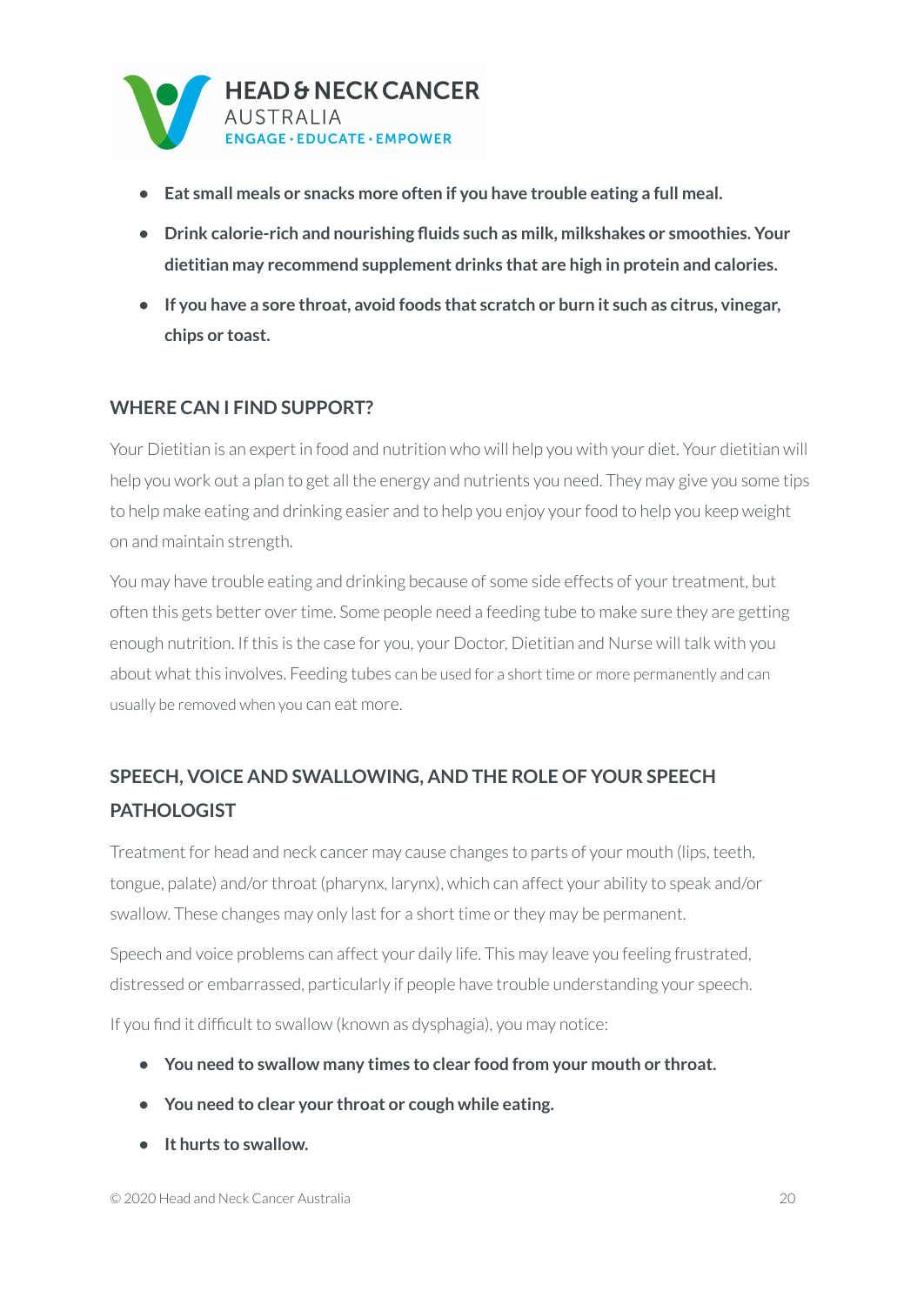

#### **• Your voice sounds gurgly after swallowing.**

Make sure to drink plenty of water when eating, and include gravy or sauces with foods to help you swallow them more easily.

If your treatment has caused changes to your speech, voice or swallowing, you can get help from a speech pathologist. A speech pathologist is an expert in difficulties with communication and swallowing. Your doctor may recommend that you see a speech pathologist before, during and after your treatment.

Your speech pathologist can:

- **• Give you exercises or tips to help your speech and voice.**
- **• Help you plan other ways of communicating such as writing or using a computerised voice to speak for you.**
- **• Show you how to use devices or aids if you need them.**
- **• Show you safe swallowing tricks such as changing your head position, or changing the thickness of food/liquids to make it easier to swallow them.**

You may also get help from a doctor or a dietitian and, in some cases, they may recommend a feeding tube.

### <span id="page-20-0"></span>**TEETH AND MOUTH CARE AND ROLE OF YOUR DENTIST**

Treatments for head and neck cancer, especially radiation therapy, can cause side effects that affect your teeth and mouth such as:

- **• Dry mouth.**
- **• An increase in ulcers or inflammation in your mouth (mucositis).**
- **• Altered taste.**
- **• Being unable to fully open your mouth (trismus).**
- **• Tooth decay.**
- **• Infected or bleeding gums.**
- **•** Breakdown of tissue or bone in some areas of the mouth.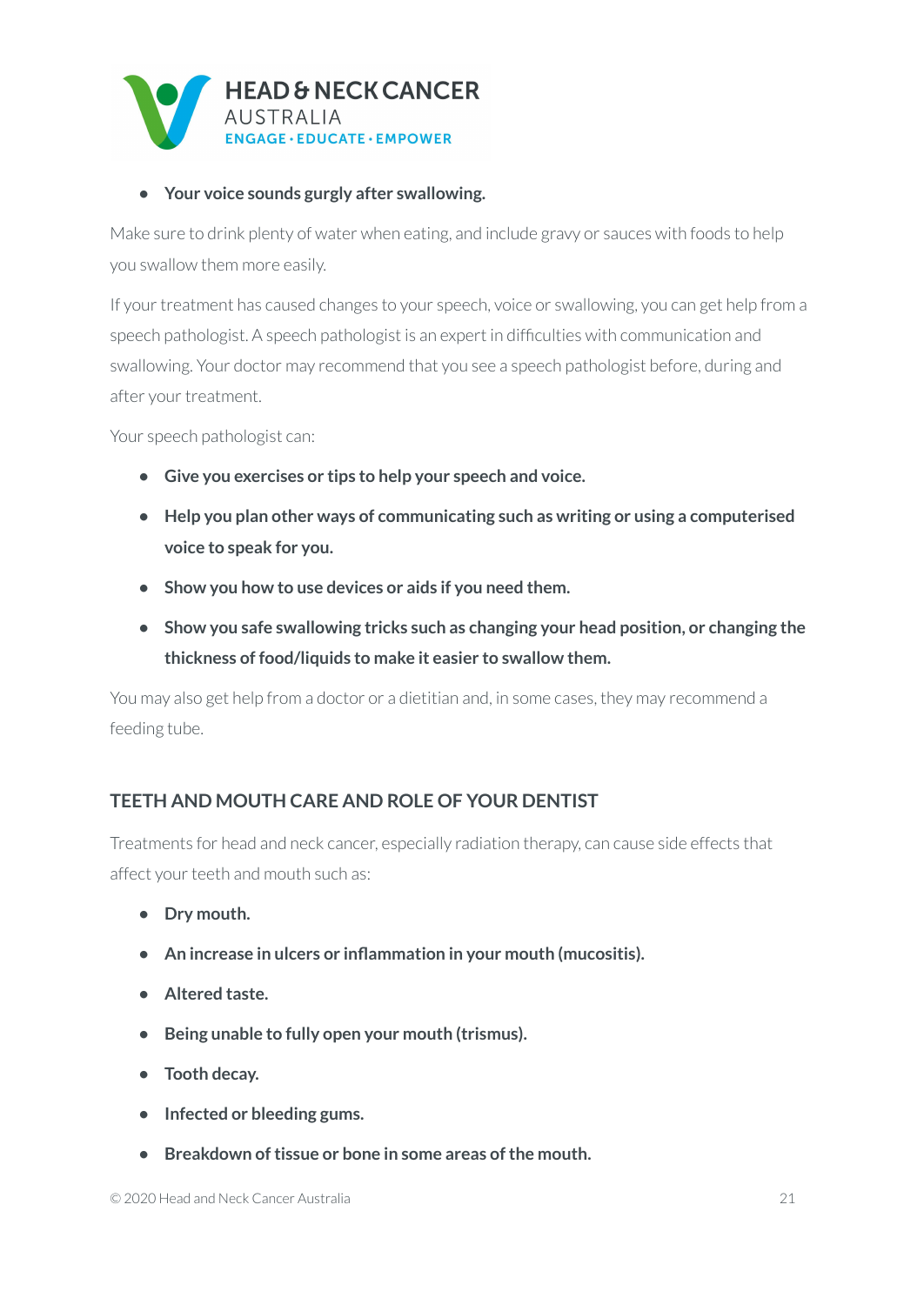

These side effects may be painful and may make it difficult to eat, talk or swallow. It is important to take care of your teeth and mouth during treatment because infections can be harmful and slow down your treatment. Some side effects can last for a long time after treatment (late effects).

#### <span id="page-21-0"></span>**WHAT CAN I DO TO KEEP MY TEETH AND MOUTH HEALTHY?**

There are a number of things that you can do to keep your teeth and mouth healthy.

- **• Drink plenty of water and chew sugar-free chewing gum to keep your mouth moist.**
- **• Gently brush your teeth, gums and tongue with a softtoothbrush after every meal and at bed time.**
- **• Gently floss your teeth every day.**
- **• Use high-strength fluoride toothpaste.**
- **• Use an alcohol-free mouthwash.**
- **• Use mouthwash after your nourishing drinks recommended by your Dietitian**

#### <span id="page-21-1"></span>**WHERE CAN I FIND SUPPORT?**

Your dentist is an important member of your healthcare team before, during and after treatment because side effects that affect the teeth and mouth can often be prevented or reduced through regular dental check-ups.

It is a good idea to have a dental check-up before you start treatment. Your dentist will check the health of your teeth and mouth and will give you a plan to keep your mouth healthy. Sometimes teeth that are decayed and unhealthy need to be removed before radiation therapy to reduce the risk of problems after treatment.

- **• During your treatment, your dentist will look outfor any teeth or mouth side effects.**
- **• After your treatment, you should visit your dentist every 6 months for a check-up because the side effects of radiation therapy on your teeth can be long lasting.**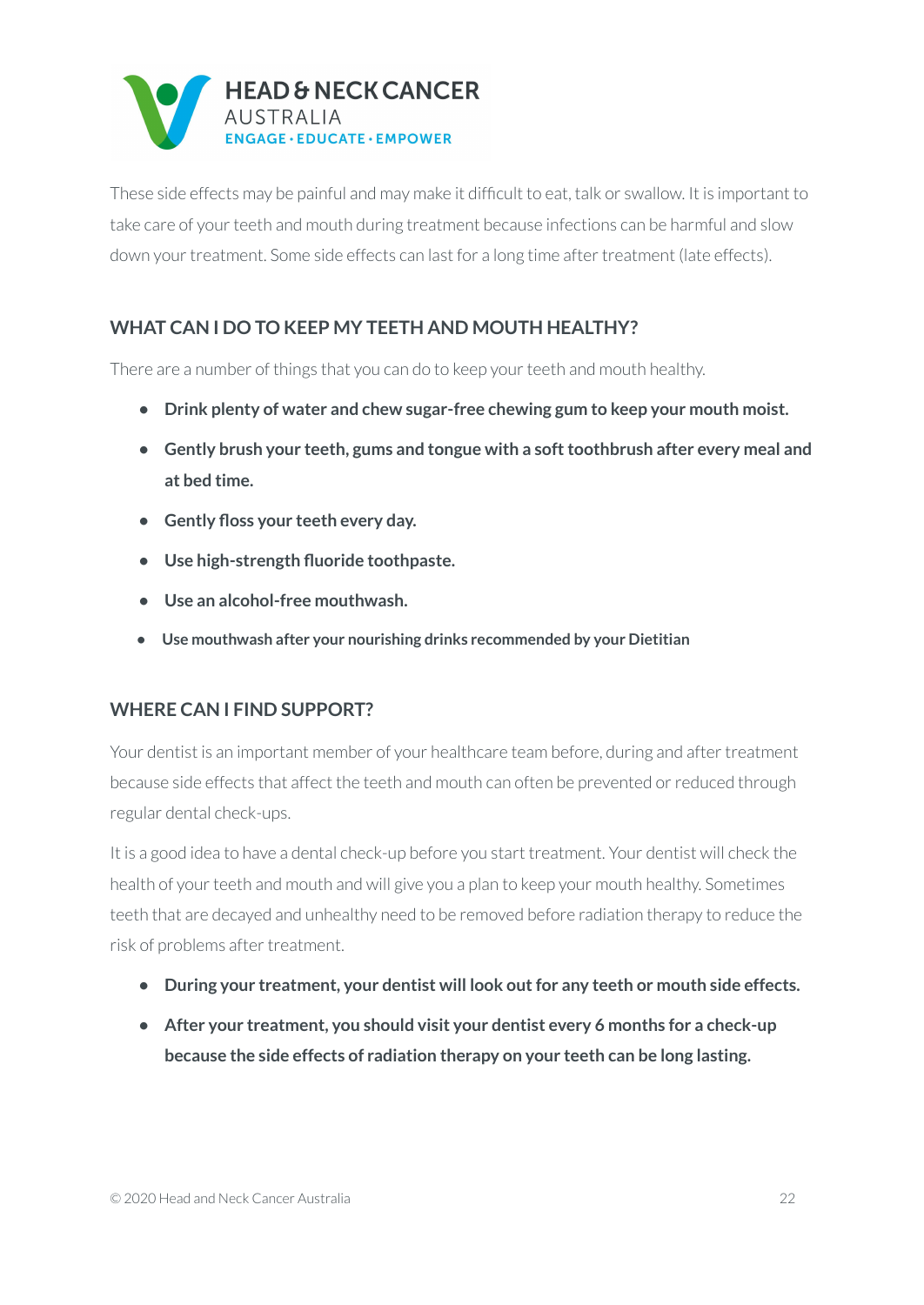

### <span id="page-22-0"></span>**FOLLOW-UP CARE**

You will need regular check-up of your mouth, throat and neck after for hypopharyngeal cancer. This will include a physical exam and checking your nose and throat using a thin, flexible tube with a light and camera [\(nasoendoscopy\)](https://www.headandneckcancer.org.au/diagnosis/head-and-neck-cancer-tests/nasoendoscopy-and-laryngoscopy#:~:text=A%20nasoendoscopy%20helps%20your%20doctor,done%20in%20your%20doctors%20office.).

You may need to have follow-up CT, [MRI](https://www.headandneckcancer.org.au/diagnosis/head-and-neck-cancer-tests/imaging-tests) or PET scans but this isn't routine for patients with hypopharyngeal cancer. It is important to keep up with follow-up appointments to make sure that if the cancer comes back it is caught early and can be treated. If you have any concerns between appointments you should contact your doctor.

People who smoke and/or drink alcohol can reduce the risk of their cancer coming back or getting a new cancerif they quit smoking and reduce the amount of alcohol they drink. Ask your cancer care team for advice if this applies to you.

### <span id="page-22-1"></span>**IMPORTANCE OF ONGOING DENTAL CARE**

A dentist plays an important role in your treatment for head and neck cancer. Side effects can often be prevented or reduced through regular dental check-ups before, during and after treatment. After your treatment, you should visit your dentist every 6 months for a check-up because the side effects of radiation therapy on your teeth can be long lasting.

### <span id="page-22-2"></span>**MENTAL HEALTH FOR PEOPLE WITH CANCER**

Sometimes this is referred to as psychosocial aspects or survivorship. Being diagnosed with cancer and having treatment can lead to extra worries or concerns for you and the people caring for you. Depending on the treatment, you may experience any of the following:

- **• Low mood or depression**
- **• Anxiety**
- **• Disfigurement**
- **• Difficulties with eating**
- **• Difficulties with speaking**
- **• Changes in sexual activity**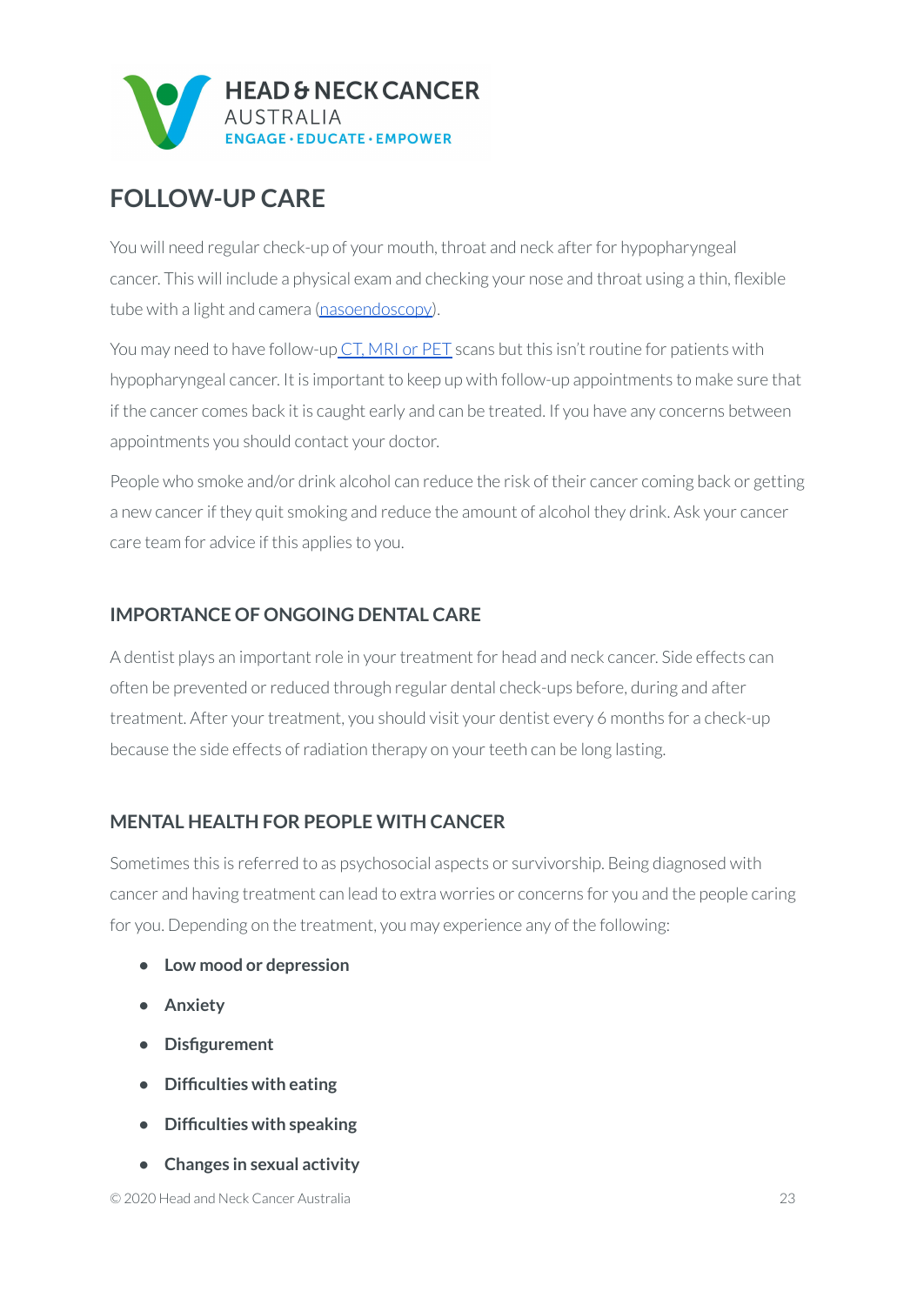

You may have got through the diagnosis and treatment for hypopharyngeal cancer, but you may be finding it difficult to deal with some of the side effects of treatment. Speak with your doctor about any difficulties you may be experiencing. Your doctor may give you a referral to a psychologist or another healthcare professional who can help you. Speak with your family and friends too about any concerns you may have.

You may find it helps to join a patient support group and speak with others who are having treatment for head and neck cancer. You can also find help and advice in online self-help resources such as www.beyondblue.

### <span id="page-23-0"></span>**QUESTIONS TO ASK YOUR CANCER CARE TEAM**

Being diagnosed with cancer can be overwhelming and confusing. There are a lot of information and treatment decisions to make at a distressing time for you and your family. To help you understand everything and get the information you need to make decisions about your health, consider asking the following questions to your cancer care team:

- Exactly what type of hypopharyngeal cancer do I have? Where is it located?
- Why did I get this cancer?
- What stage is the cancer? What are the chances of cure with treatment?
- What are my treatment options? Which treatment do you recommend for me and why?
- Have you discussed my case at a Multidisciplinary Team meeting and what were the recommendations?
- Who will be part of the cancer care team, and what does each person do? Should I see another specialist before treatment, such as a radiation oncologist, medical oncologist, plastic surgeon, dentist, dietician or speech pathologist?
- What are the possible side effects of treatment in the short- and long-term? How can they be prevented or managed?
- Will the treatment affect my ability to eat, swallow, or speak? Will I need a feeding tube?
- What will happen if I don't have any treatment?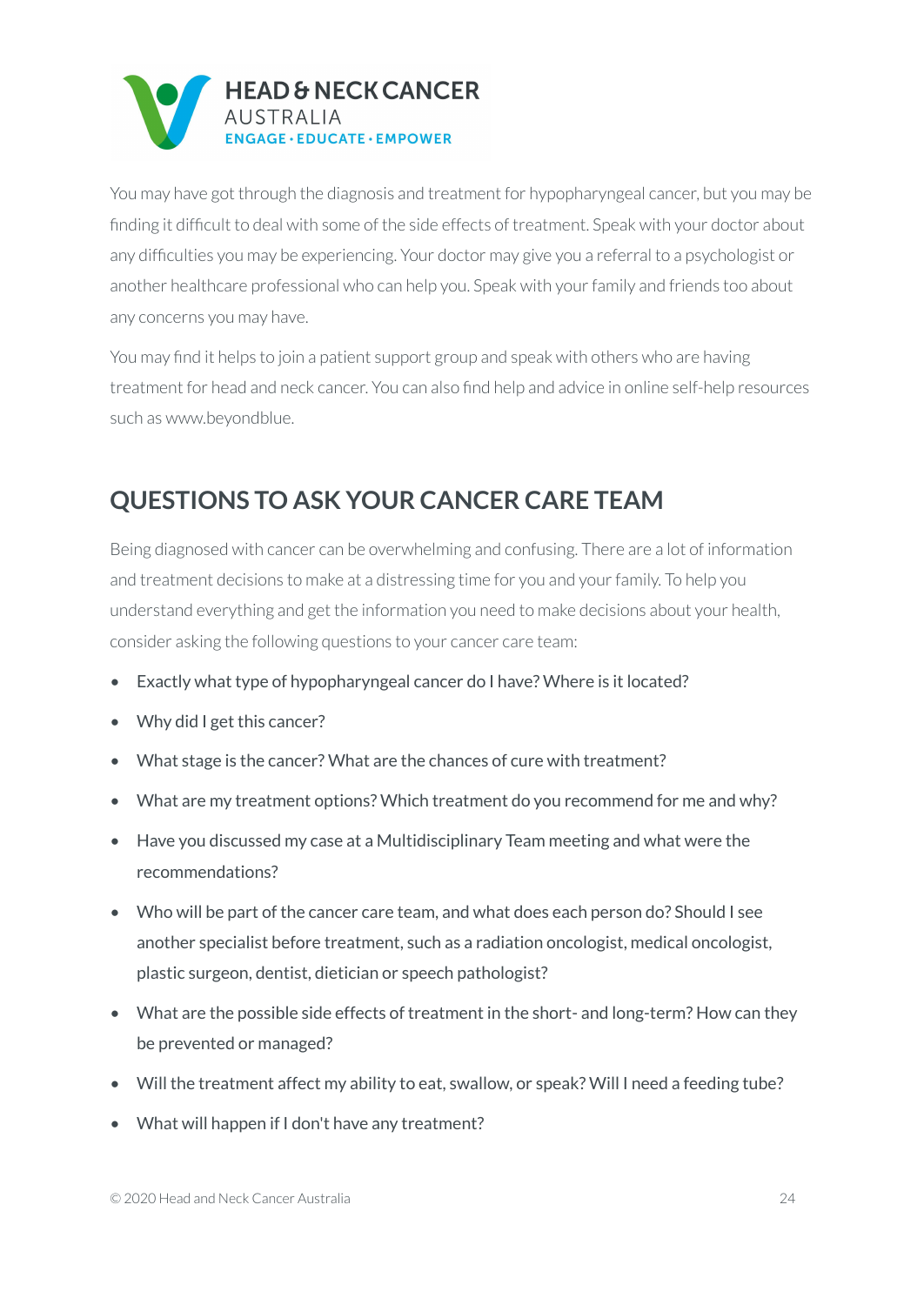

- How much will the treatment and/or operation cost? Will Medicare or my health insurance cover it?
- What follow-up tests will I need? How often will they be?
- Am I suitable for any clinical trials?
- What lifestyle changes (diet, exercise) do you recommend I make?
- Who can I call if I have any problems or questions?
- Where can I find emotional support for me and my family? Is there a support group or psychologist you can recommend?
- If I wanted to get a second opinion, can you provide all my medical details?